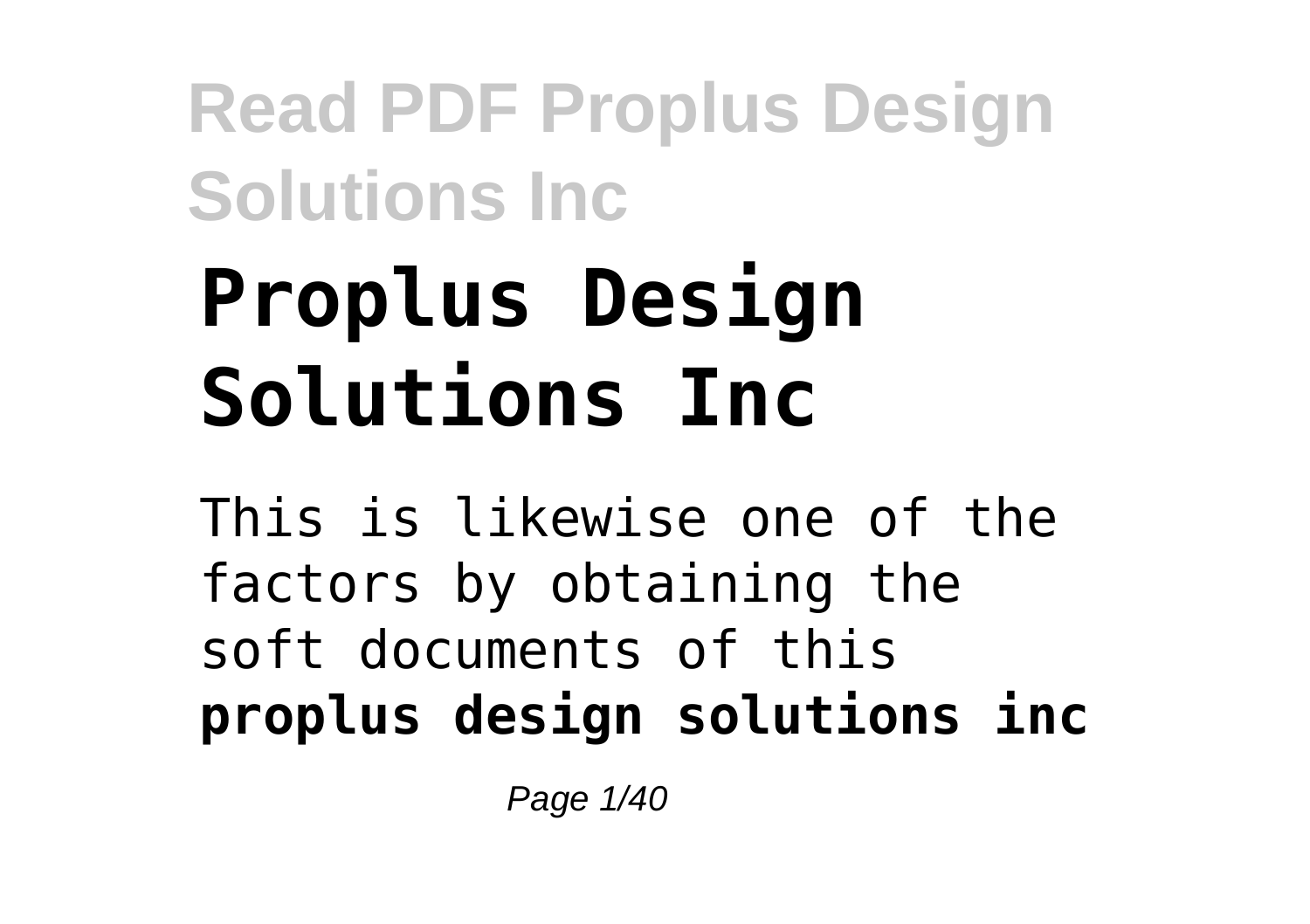by online. You might not require more period to spend to go to the books introduction as competently as search for them. In some cases, you likewise attain not discover the message proplus design solutions inc Page 2/40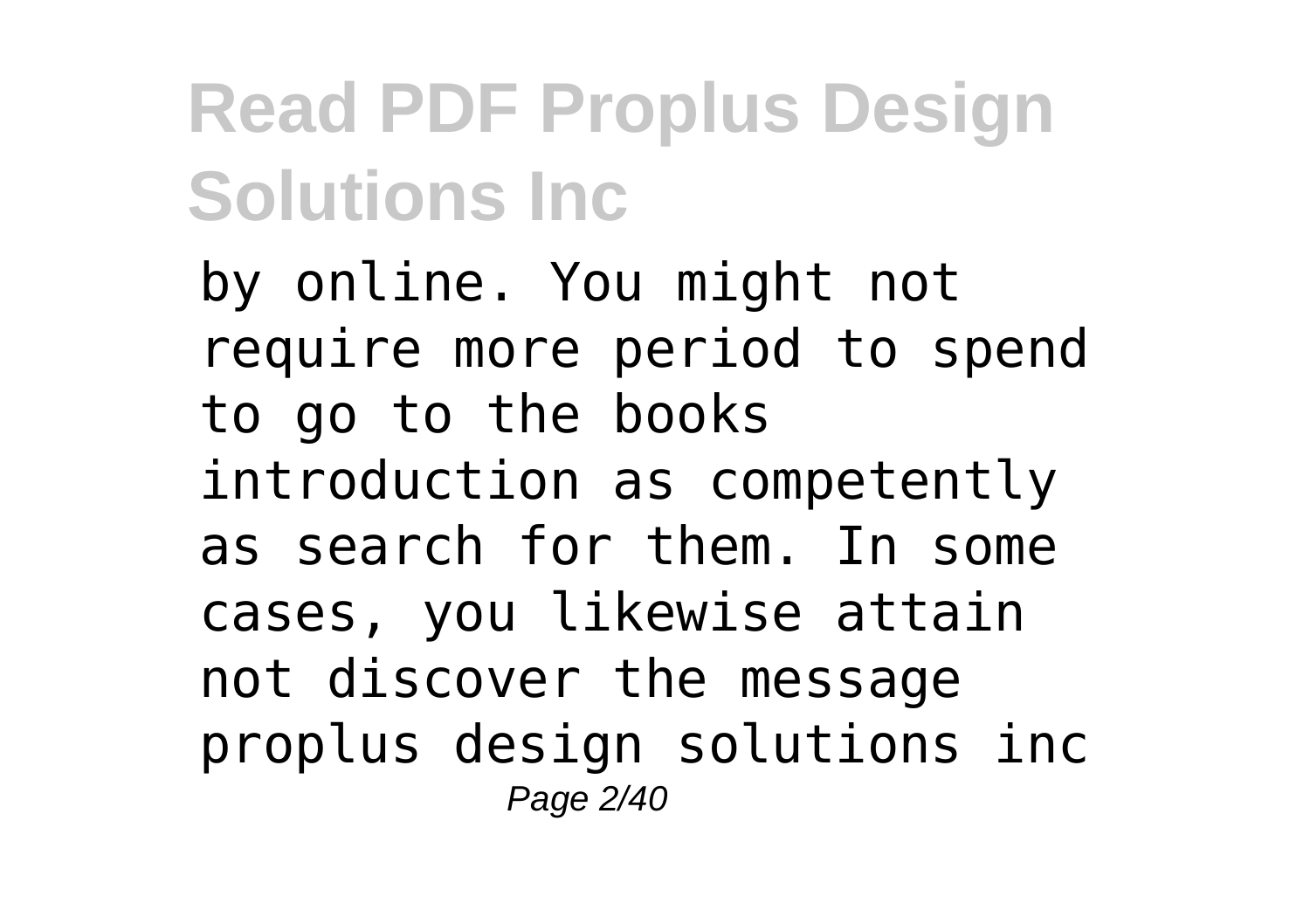that you are looking for. It will no question squander the time.

However below, later you visit this web page, it will be in view of that agreed simple to get as skillfully Page 3/40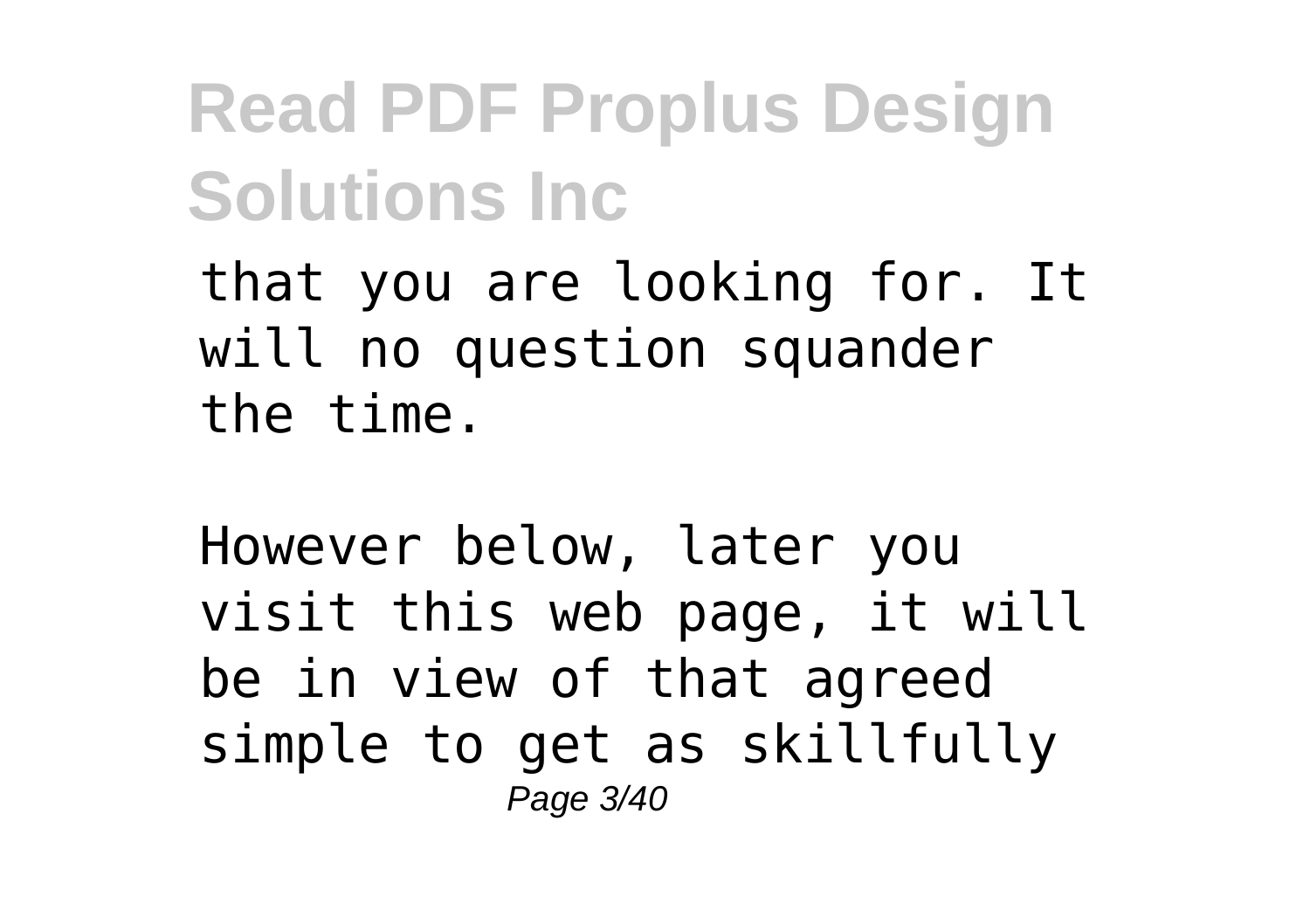as download guide proplus design solutions inc

It will not understand many era as we notify before. You can pull off it even though performance something else at house and even in your Page 4/40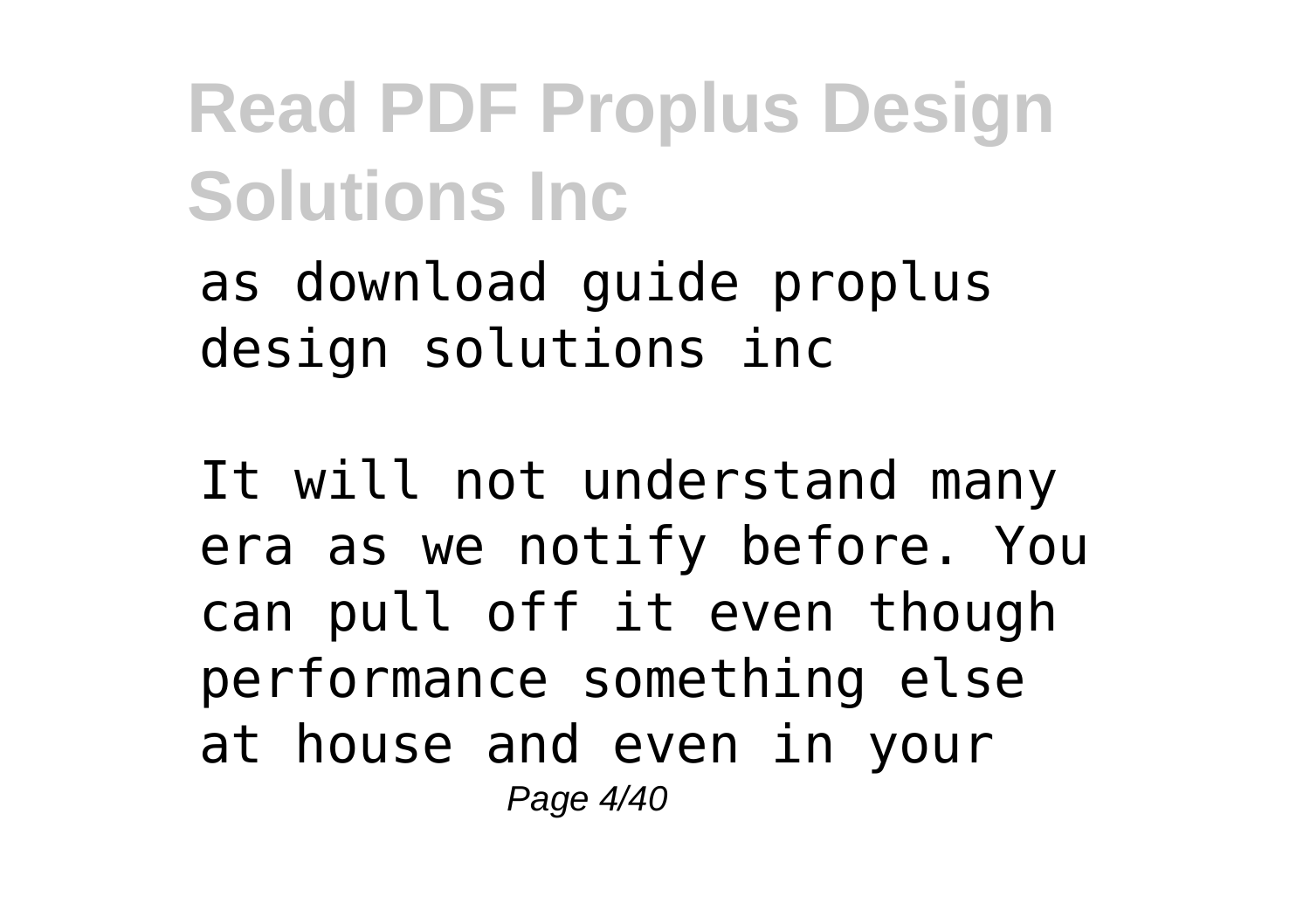workplace. consequently easy! So, are you question? Just exercise just what we meet the expense of below as skillfully as review **proplus design solutions inc** what you following to read!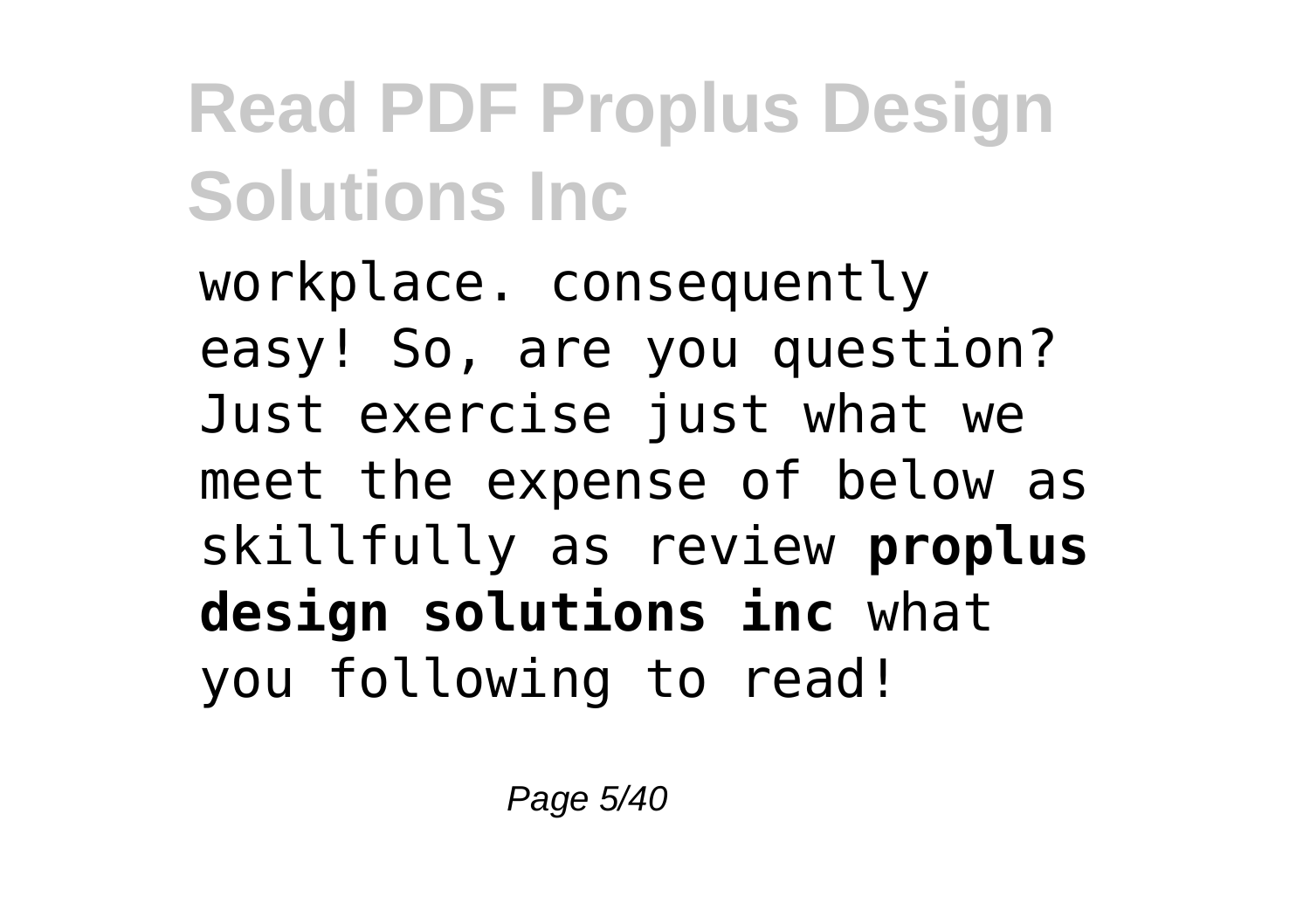**Dynamic Design Solutions, Inc. World Class Partnerships - Key Ingredient 4: SUPPORT** Dynamic Design Solutions, Inc. World Class Partnerships - Key Ingredient 1: VISIONZia Page 6/40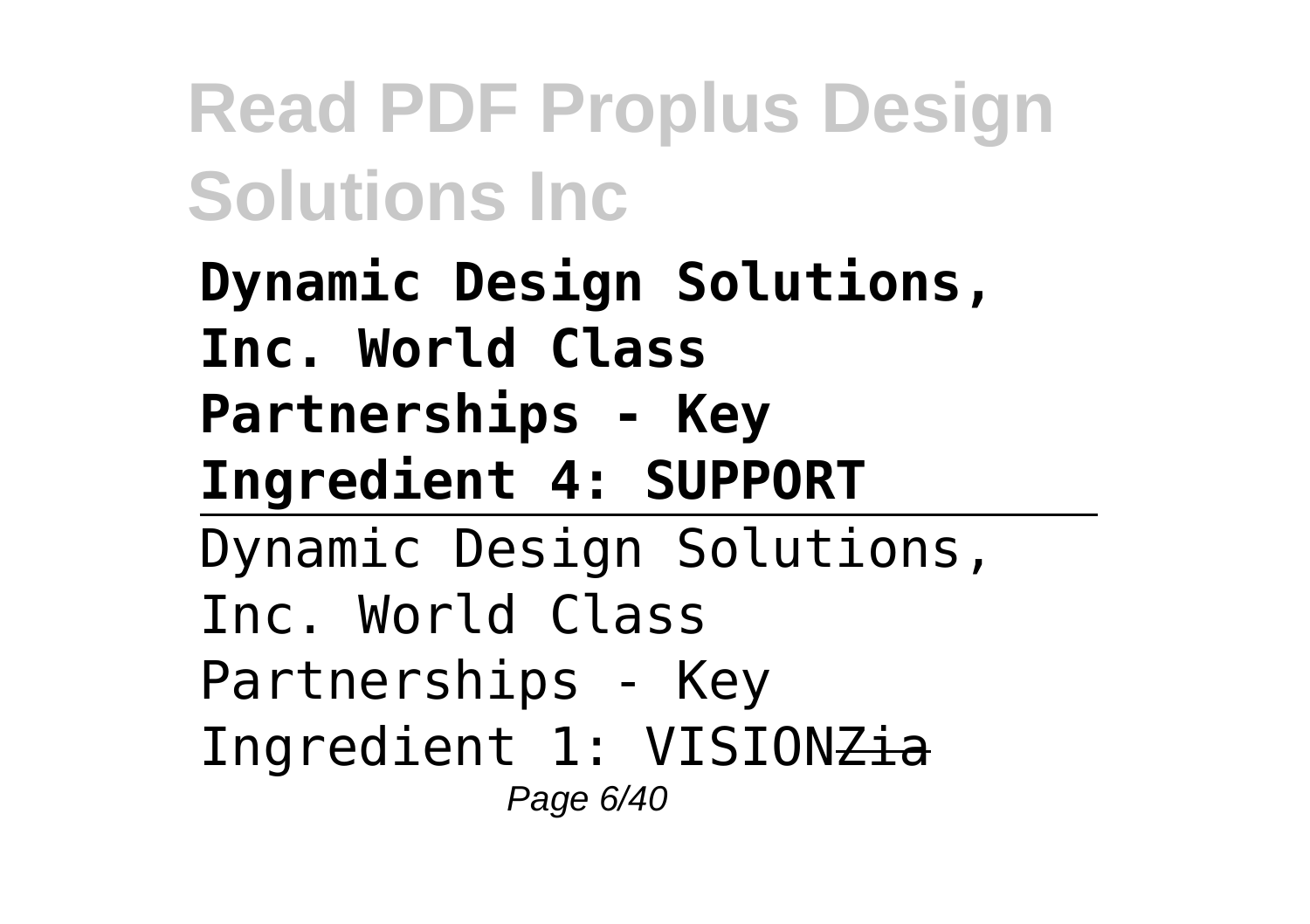Design Solutions Inc TSG Design Solutions, Inc. TSG Design Solutions, Inc. TSG Design Solutions, Inc. **TSG Design Solutions, Inc.** *TSG Design Solutions, Inc.* **TSG Design Solutions, Inc. Dial Table from Dynamic design** Page 7/40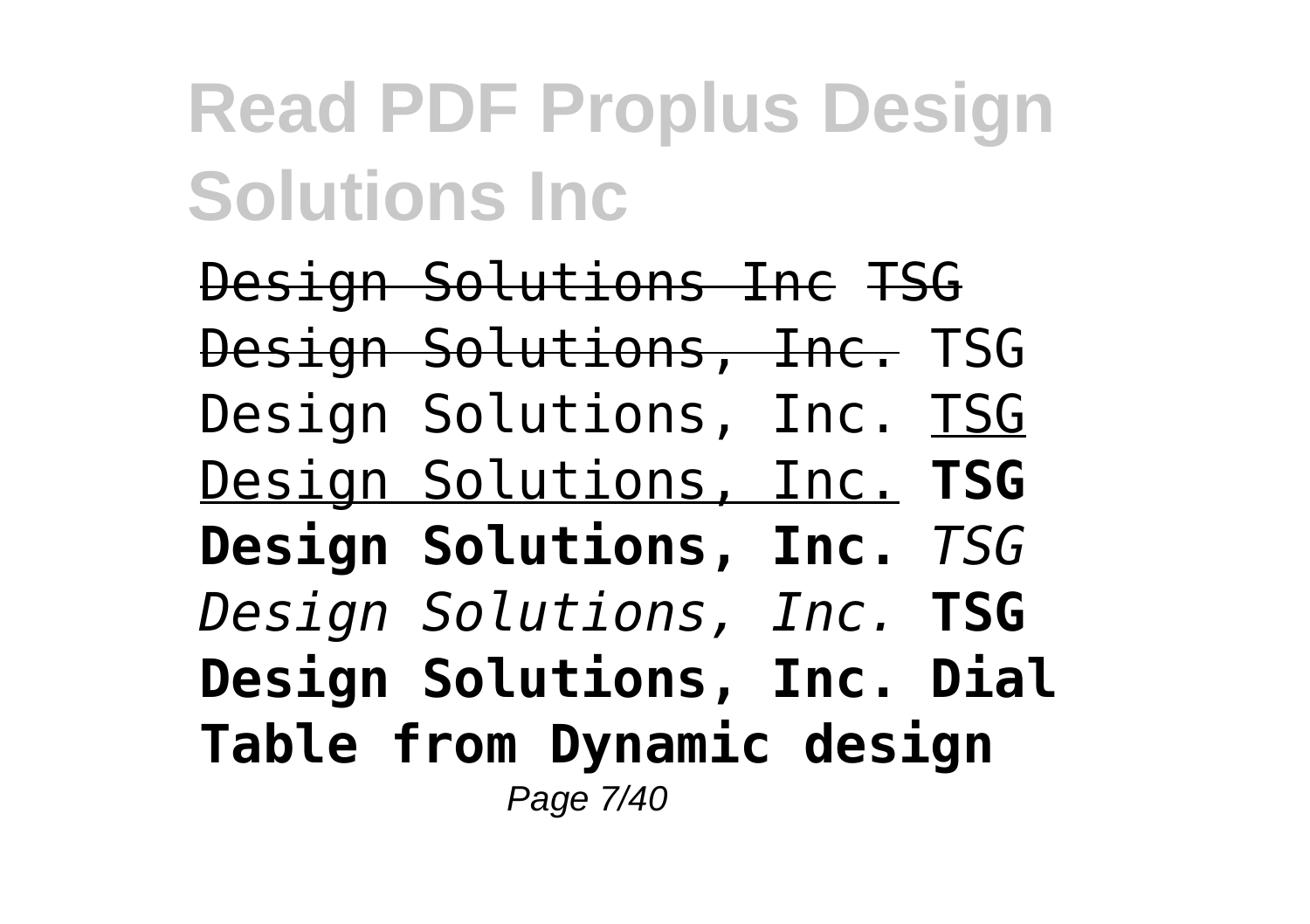**Solutions inc** *Pick \u0026 Place Robotic Stacker | Industrial Automation Services | Dynamic Design Solutions, Inc. TSG Design Solutions, Inc. Laser Welding Cell - Industrial Automation Services -* Page 8/40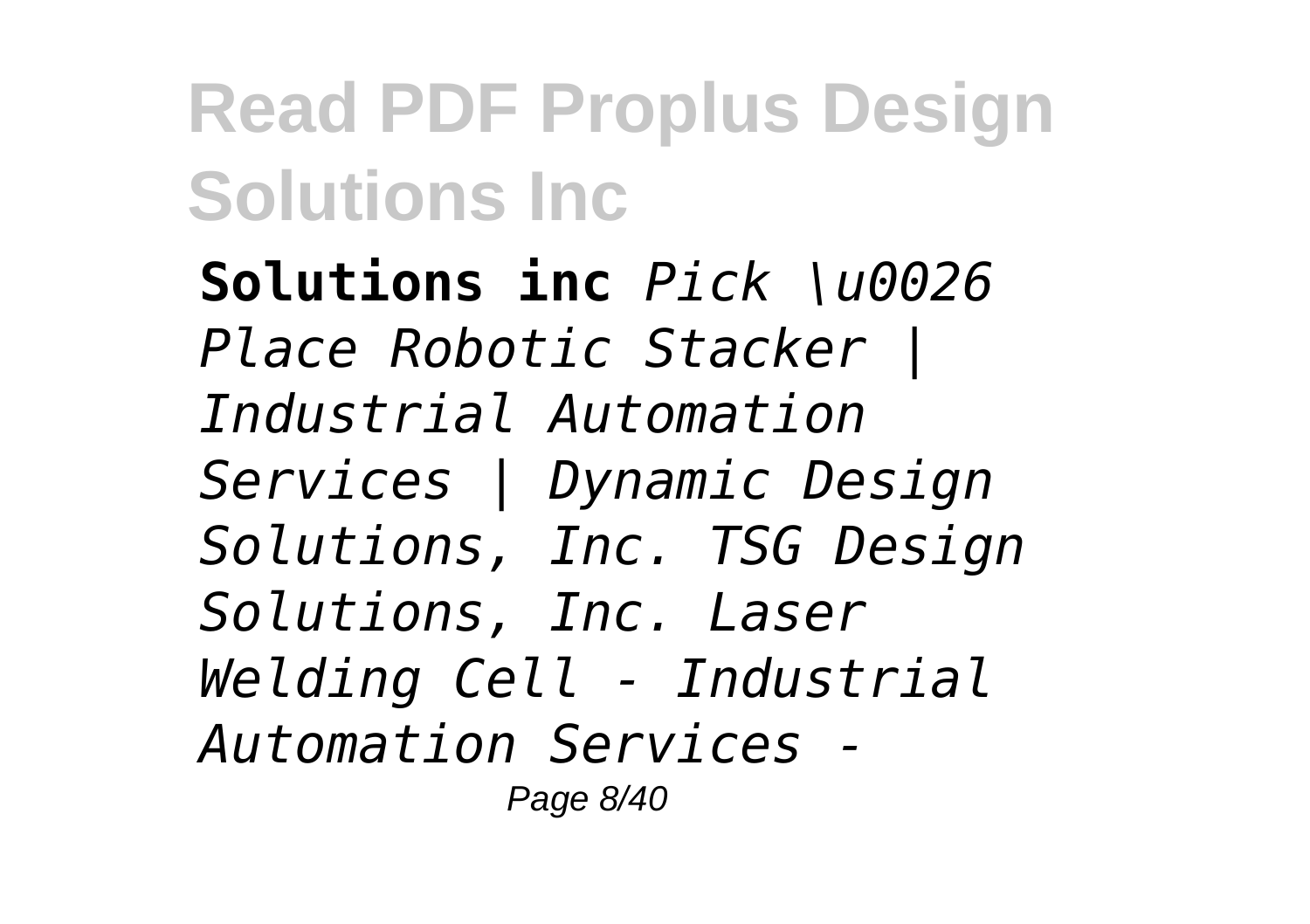*Dynamic Design Solutions, Inc. Dynamic Design Solutions, Inc. World Class Partnerships - Key Ingredient 2: INNOVATION* Hinge Assembly Machine | Industrial Automation Services | Dynamic Design Page 9/40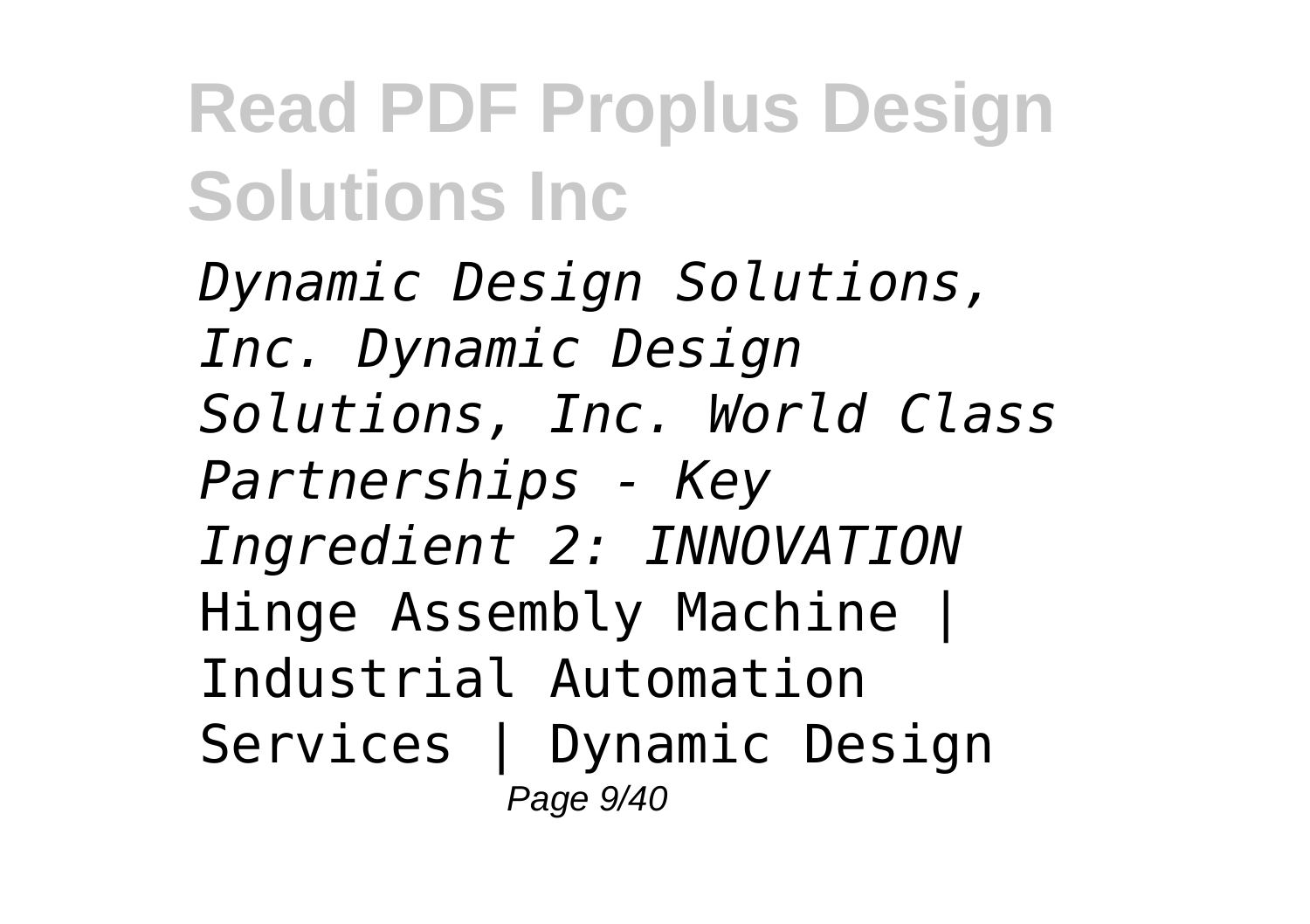Solutions, Inc. TSG Design Solutions, Inc.  $\theta$ uickBooks Desktop 2021: ALL NEW FEATURES, Reviewed and Critiqued **Magnetic Zipper Fitting Weld \u0026 Assembly Station | Dynamic Design Solutions, Inc.** TSG Design Page 10/40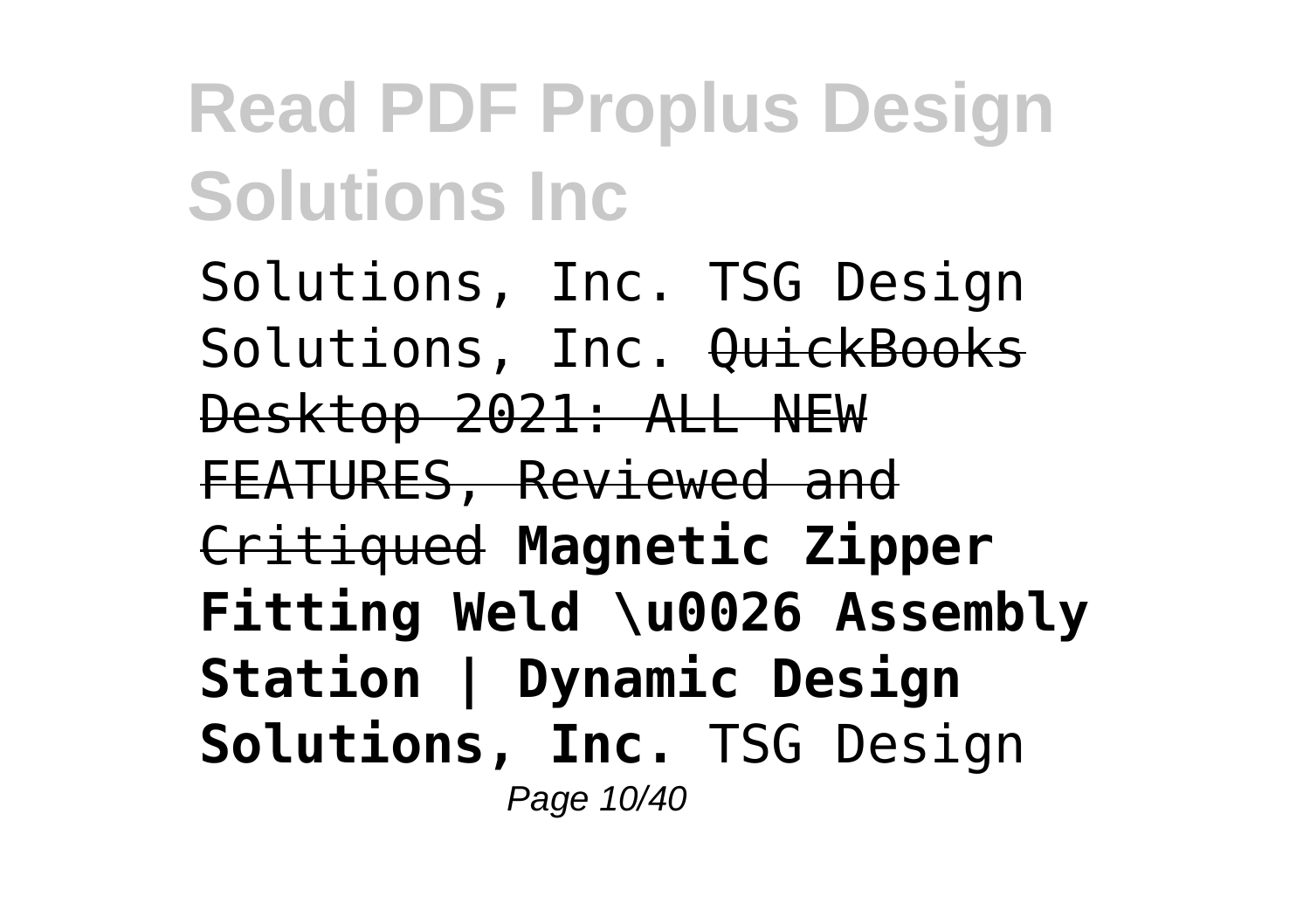Solutions, Inc. TSG Design Solutions, Inc. Proplus Design Solutions Inc ProPlus provides the most advanced SPICE modeling service for leading foundries and fabless companies. Its professional Page 11/40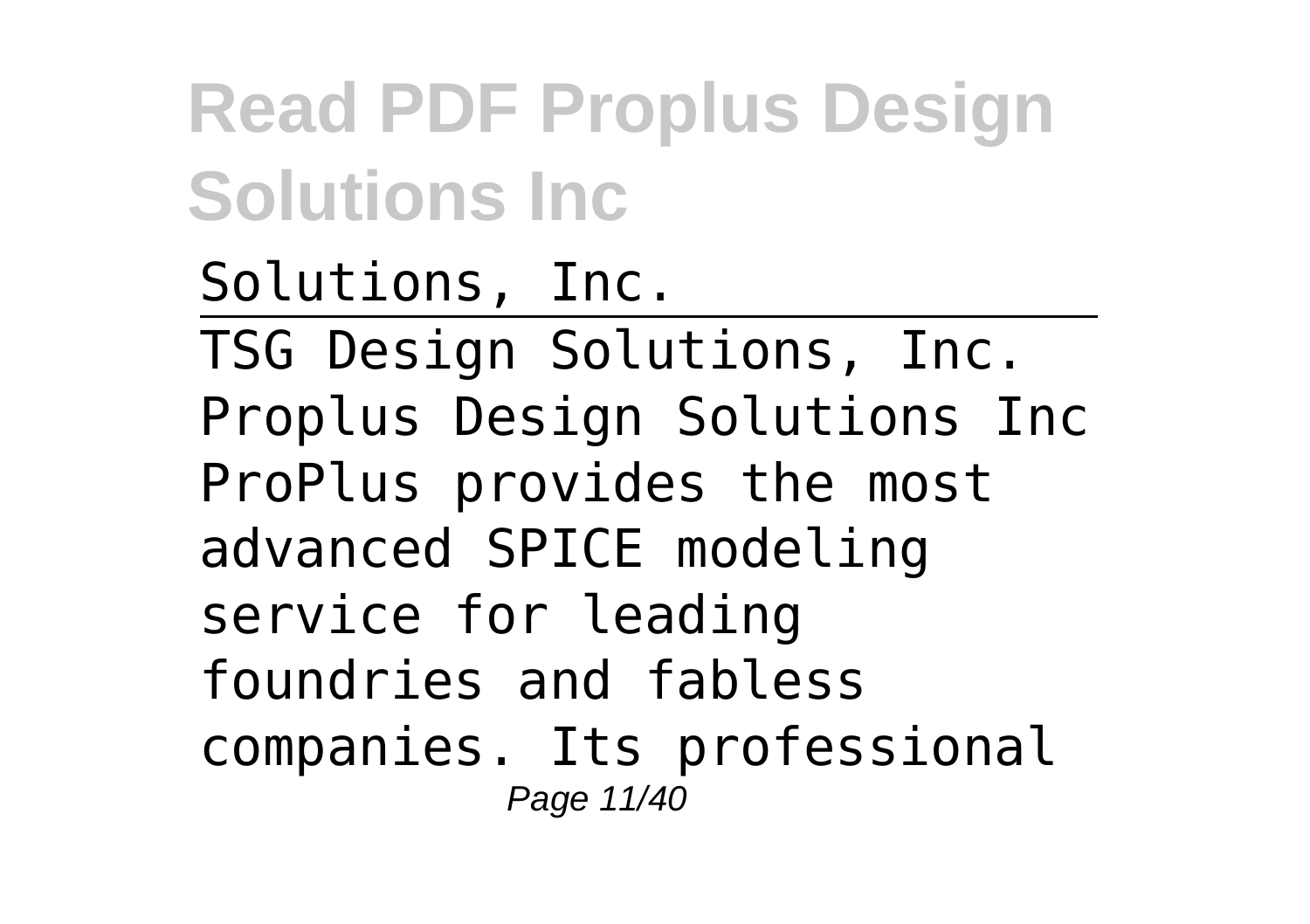service team, located in US and China has served for hundred customers in the past 20 years, ...

ProPlus Design Solutions, Inc. – The DFY Technology Leader

Page 12/40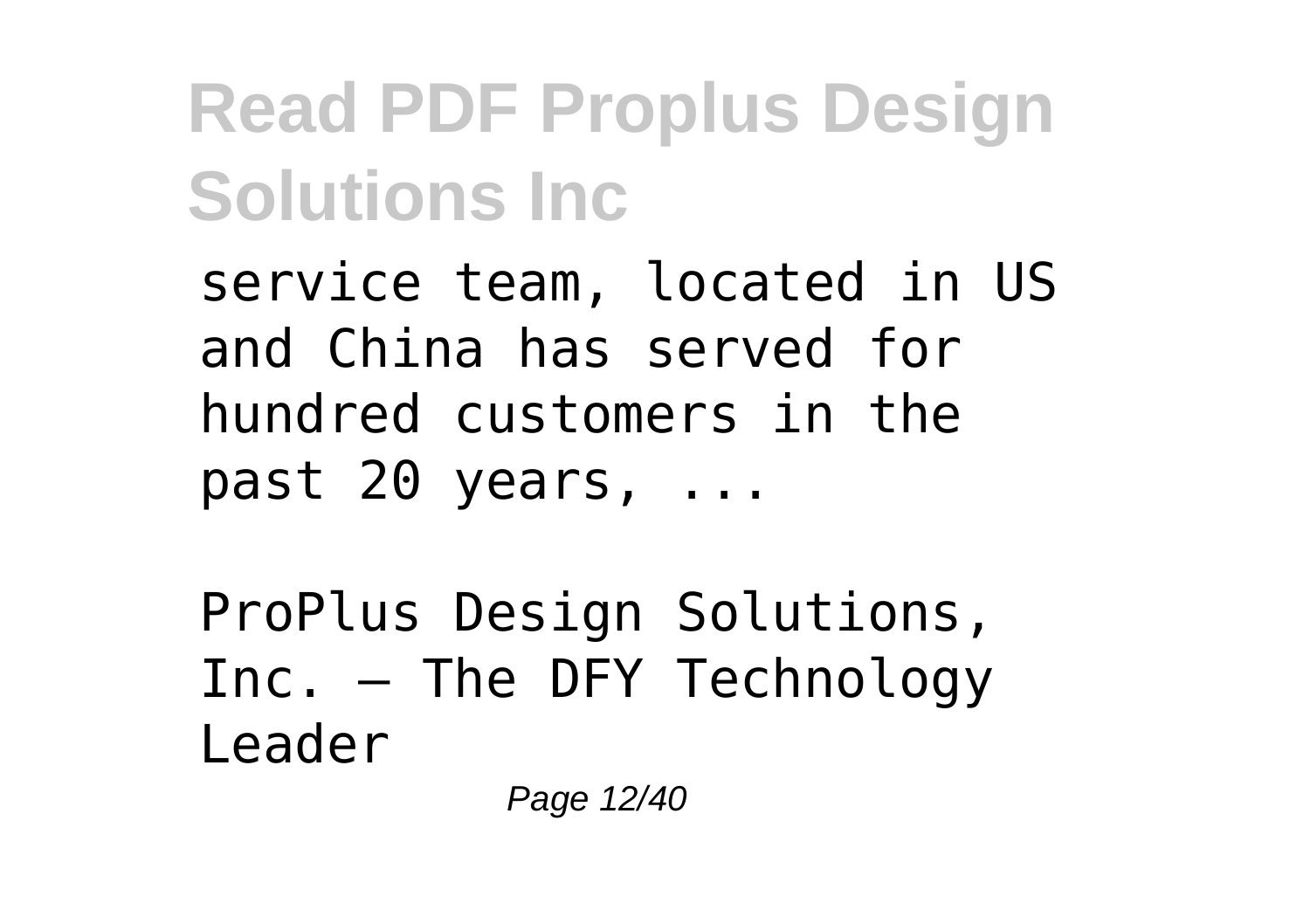ProPlus Design Solutions, Inc., sells Electronic Design Automation (EDA) solutions and provides technical support with the mission to enhance the link between design and manufacturing. Page 13/40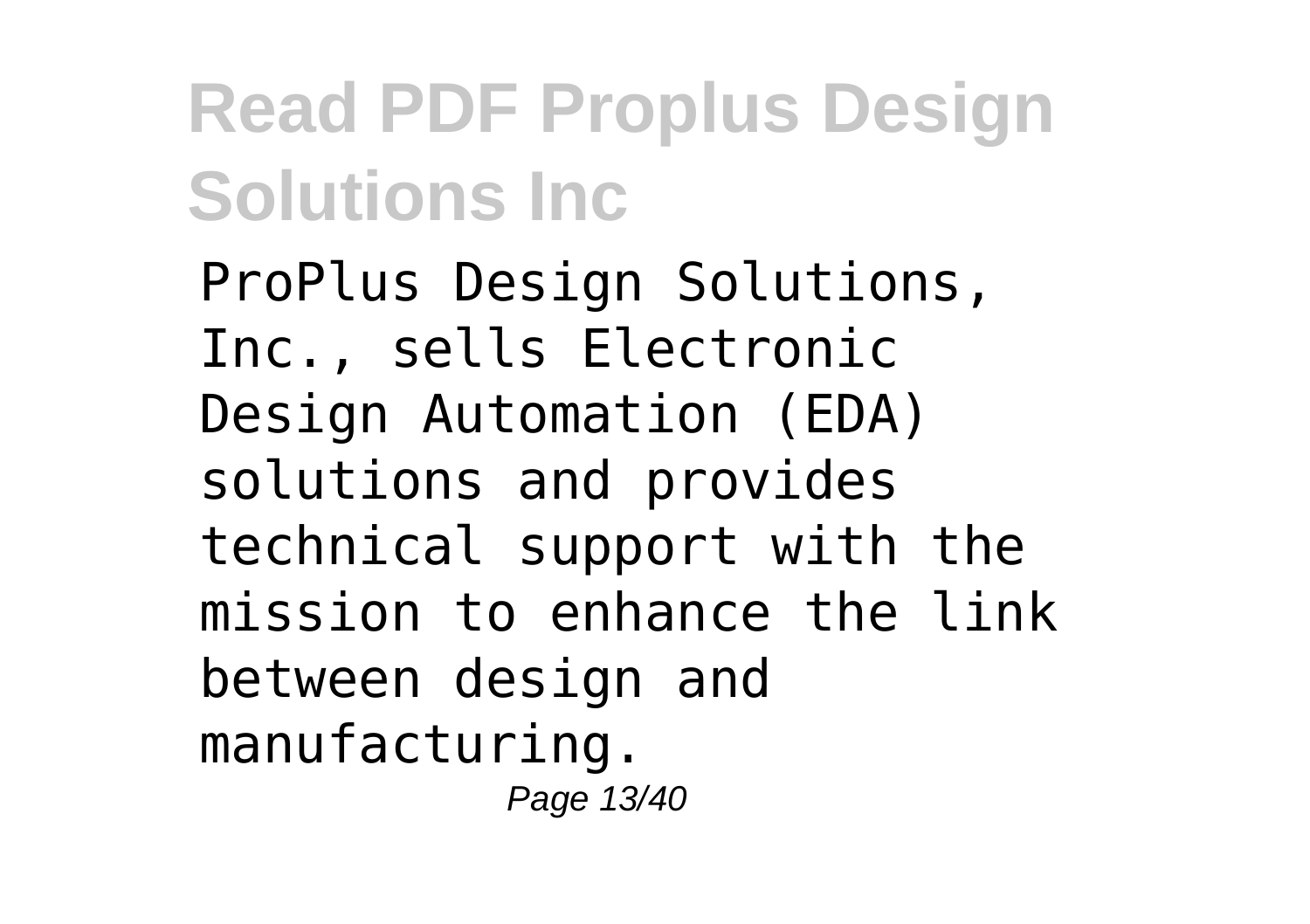Introduction | ProPlus Design Solutions, Inc. Proplus Design Solutions, Inc. provides electronic design automation solutions. The Company offers semiconductor device Page 14/40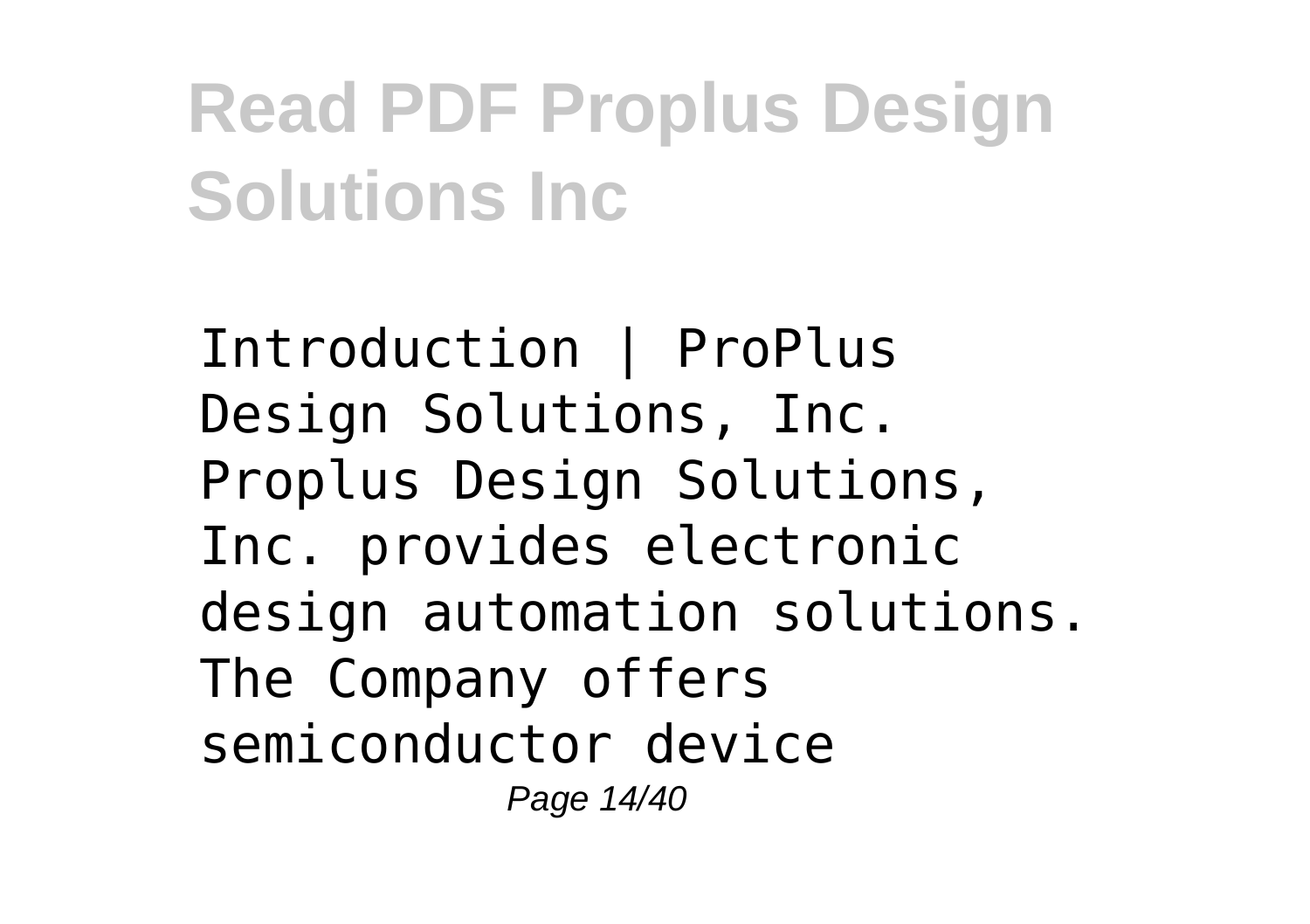modeling, covering test structure design, electrical characterization, and...

Proplus Design Solutions Inc - Company Profile and News

...

ProPlus Design Solutions and Page 15/40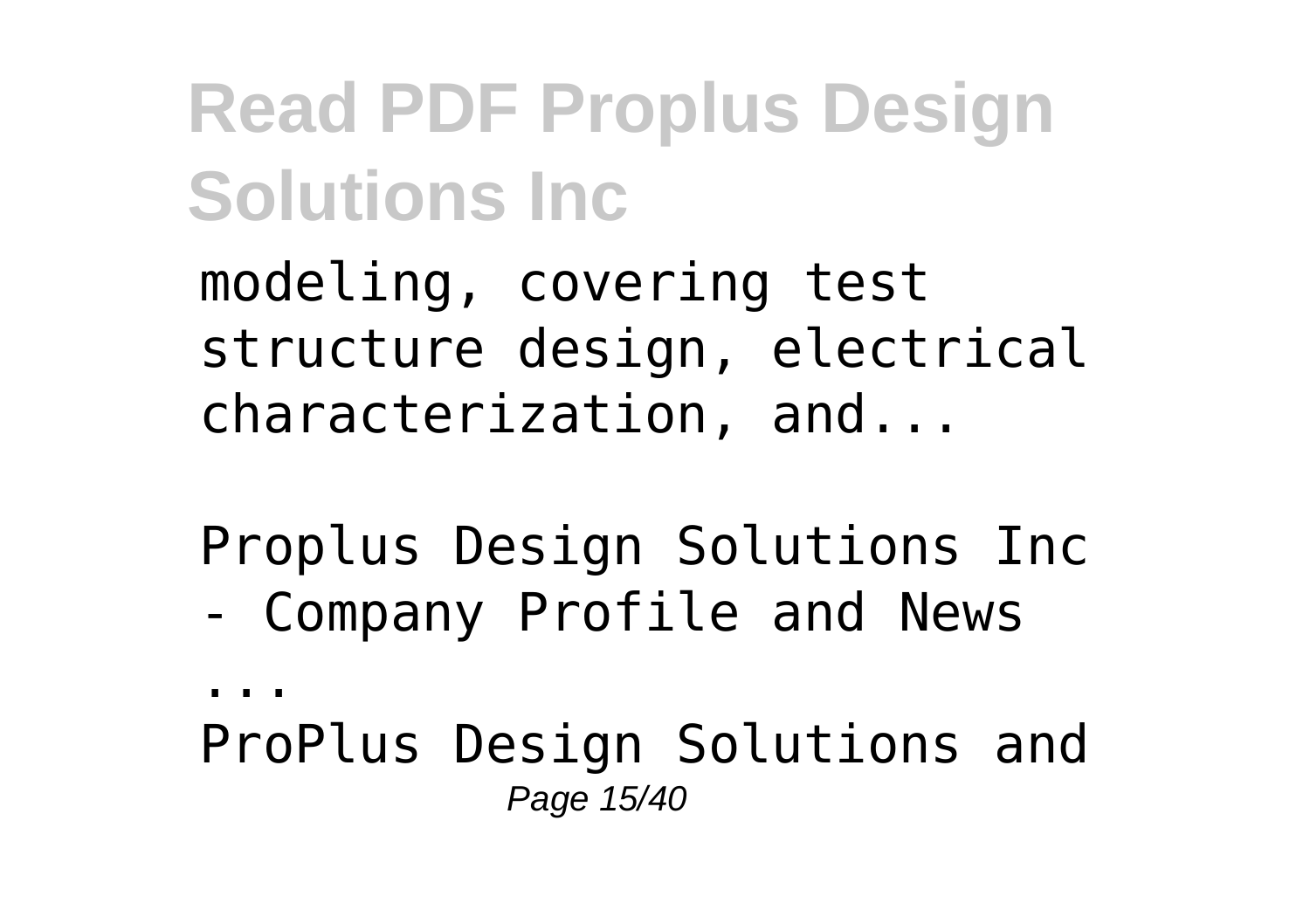MPI Corporation are offering a characterization and modeling solution that integrates ProPlus' SPICE modeling and noise characterization solution with MPI's advanced probing technologies.

Page 16/40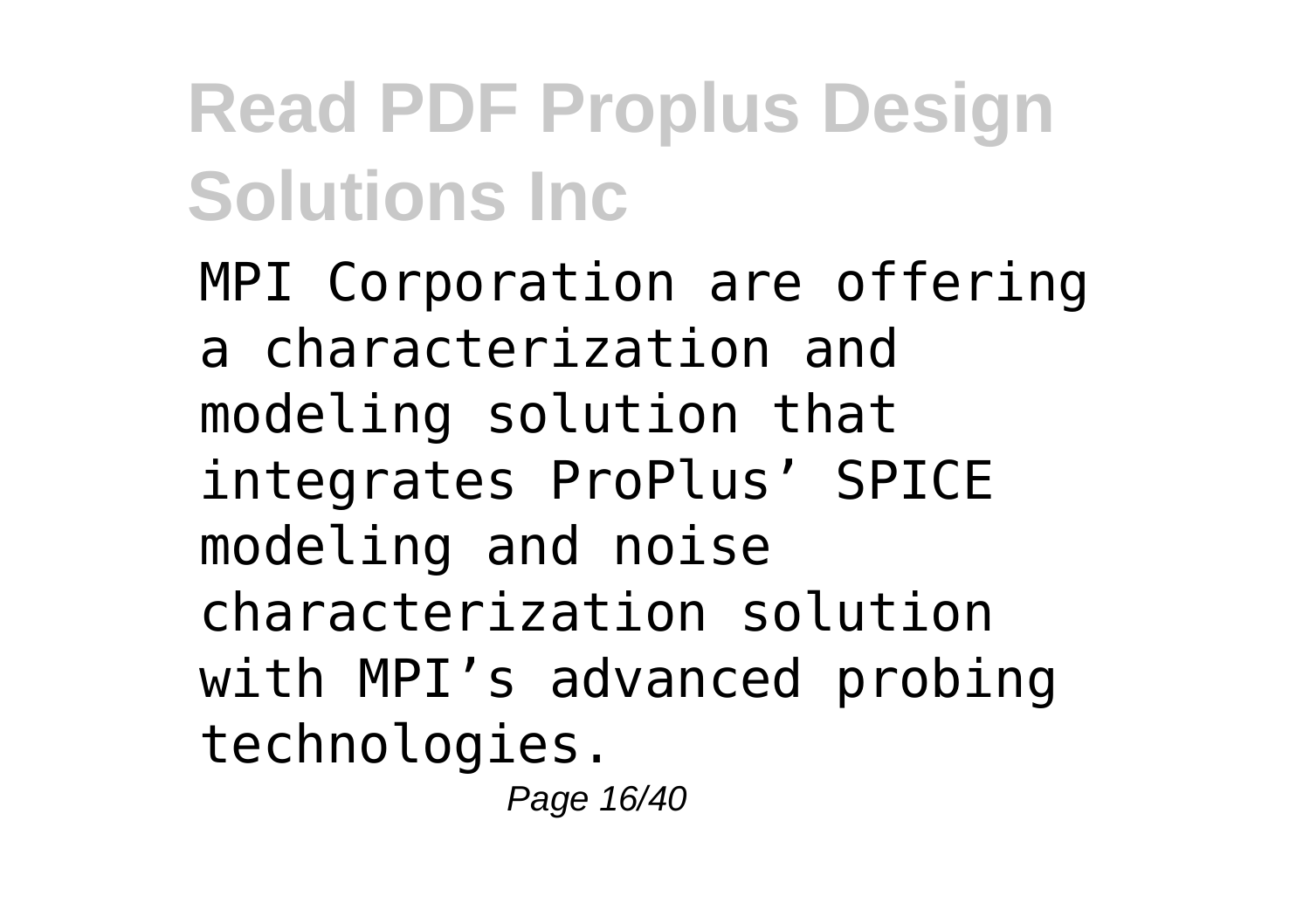ProPlus Design Solutions - Home | Facebook ProPlus Design Solutions, Inc. delivers Electronic Design Automation (EDA) solutions that enhance the link between design and Page 17/40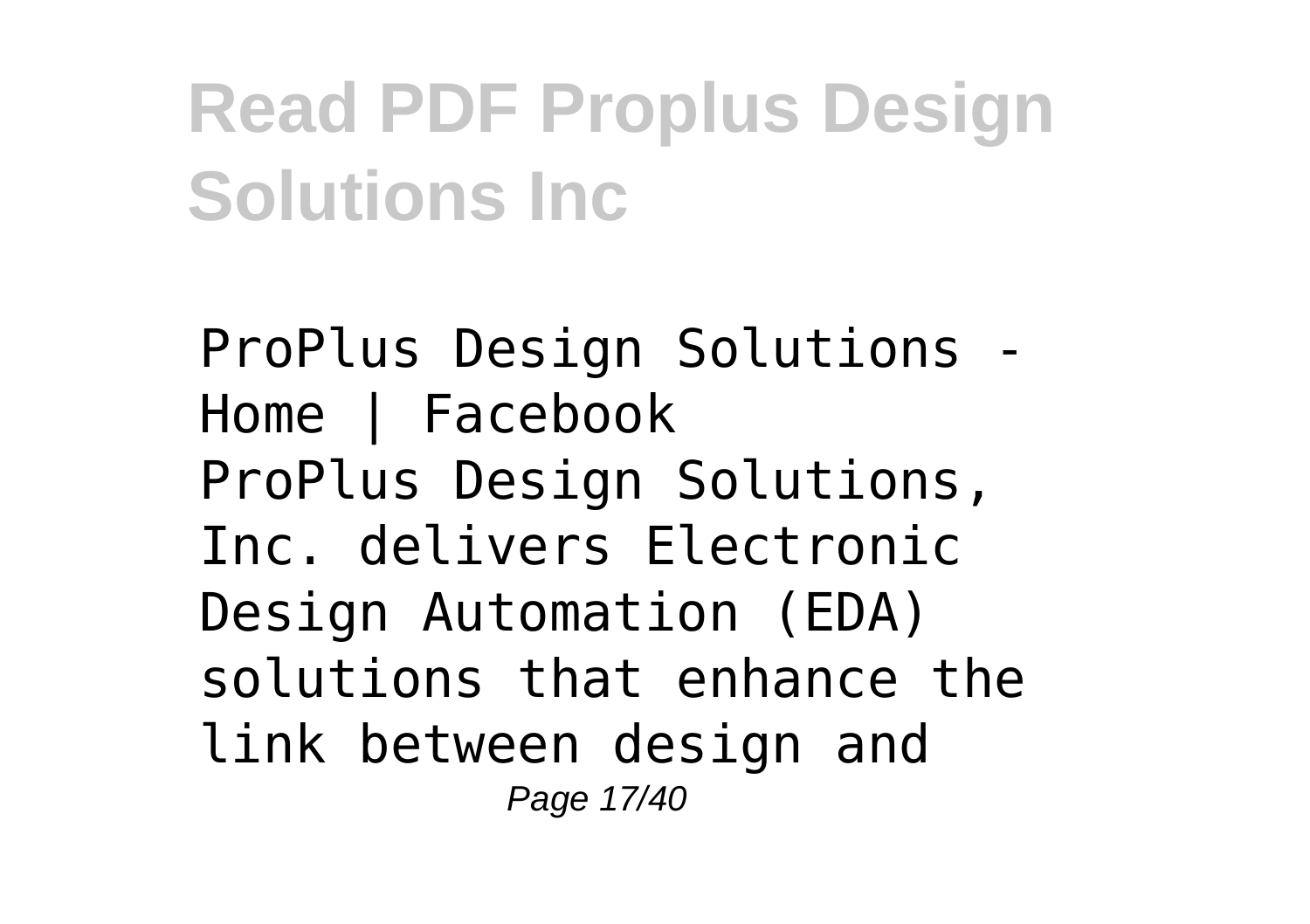manufacturing. It provides unique Design-for-Yield (DFY) solutions that integrate device modeling software, a parallel SPICE circuit simulator and variation analysis tools.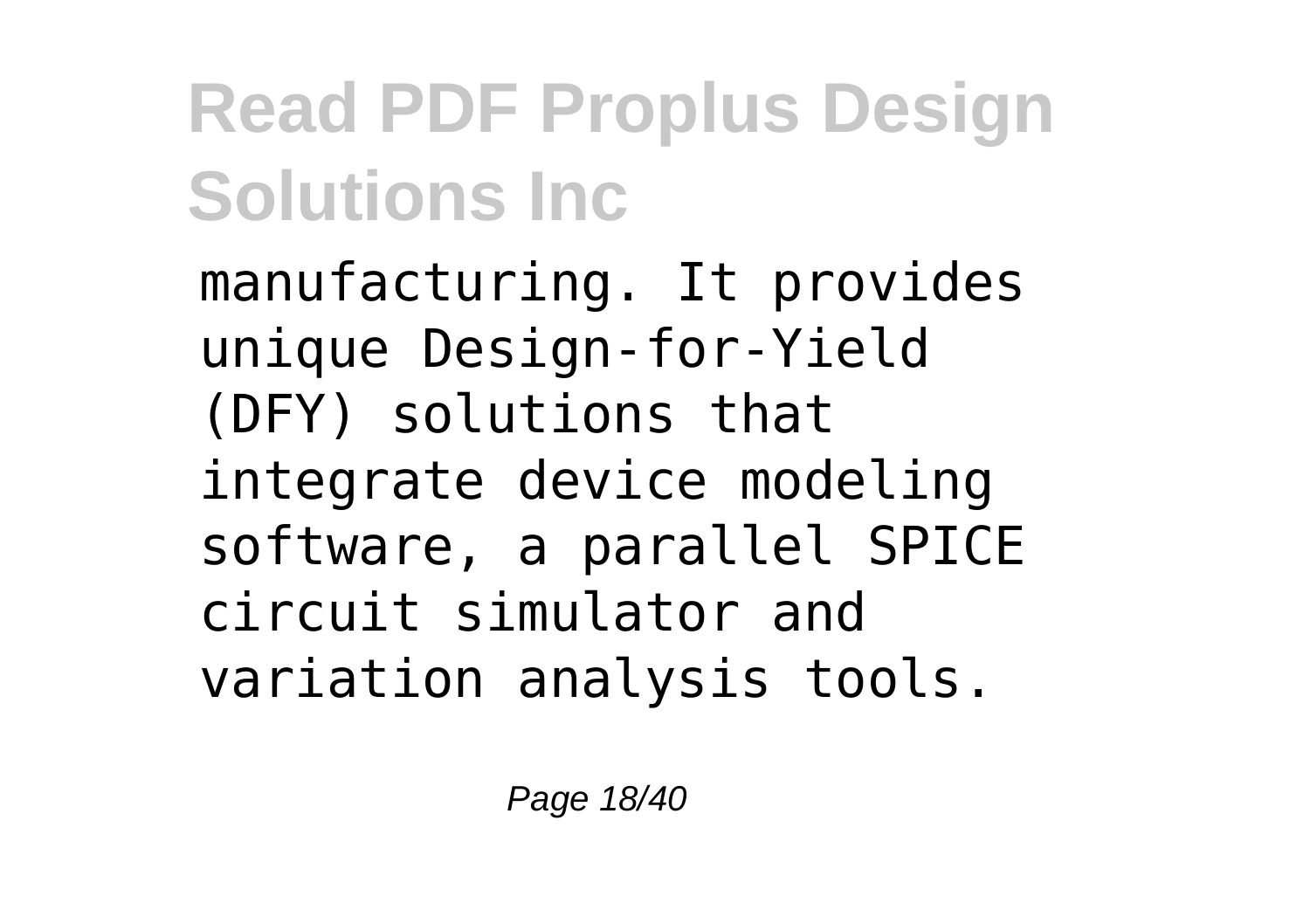ProPlus Design Solutions, Inc. Nanomaterials 2025 Gateway Place, Suite 130, San Jose, CA 95110,  $IISA$   $Te1 \cdot 1 - 408 - 459 - 6128$  $Fax: +1-408-459-6111$ 

#### Contact Us | ProPlus Design Page 19/40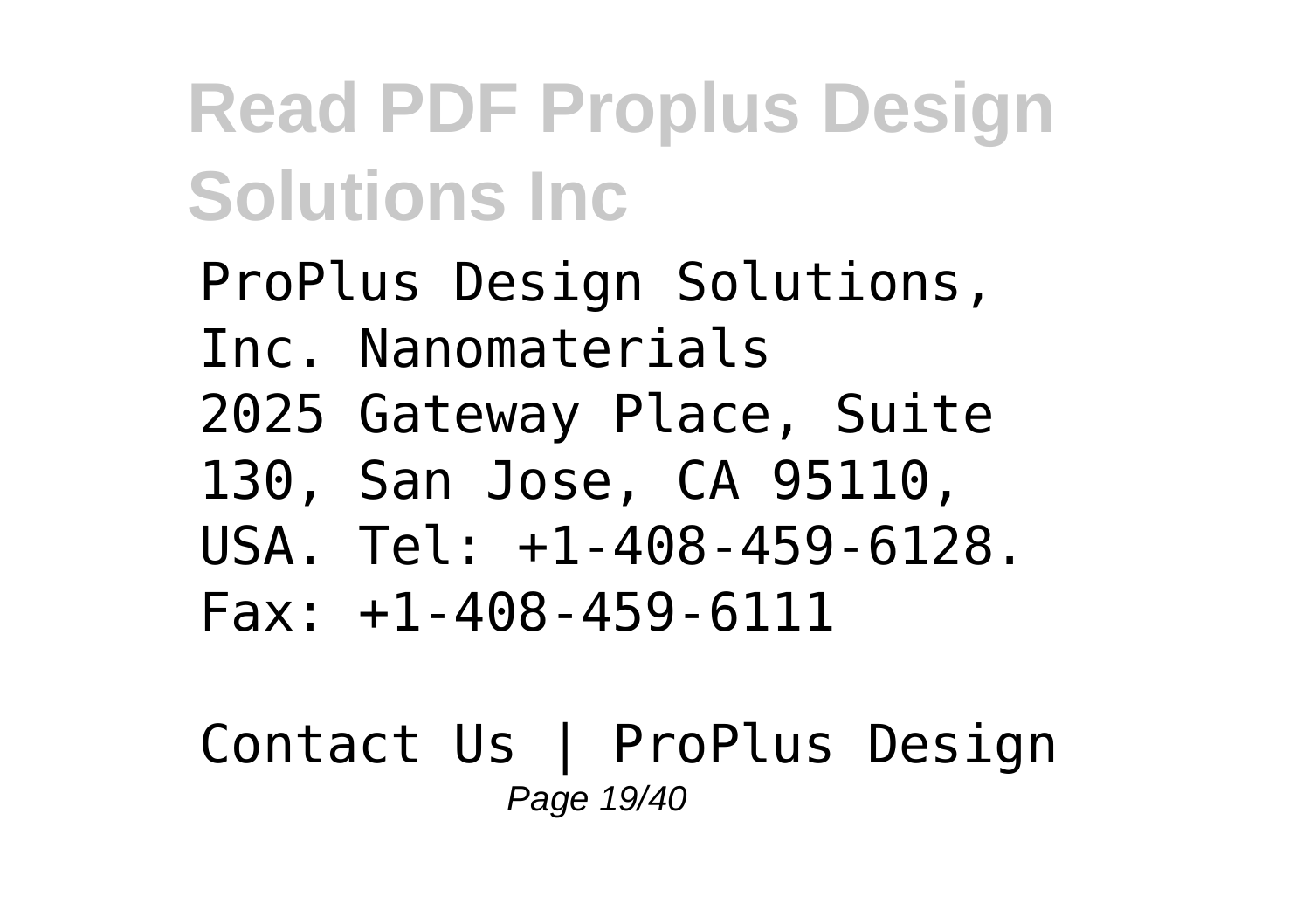Solutions, Inc. Design Solutions Inc. is a New York Domestic Business Corporation filed on August 24, 1978. The company's filing status is listed as Inactive and its File Number is 462825. The Registered Page 20/40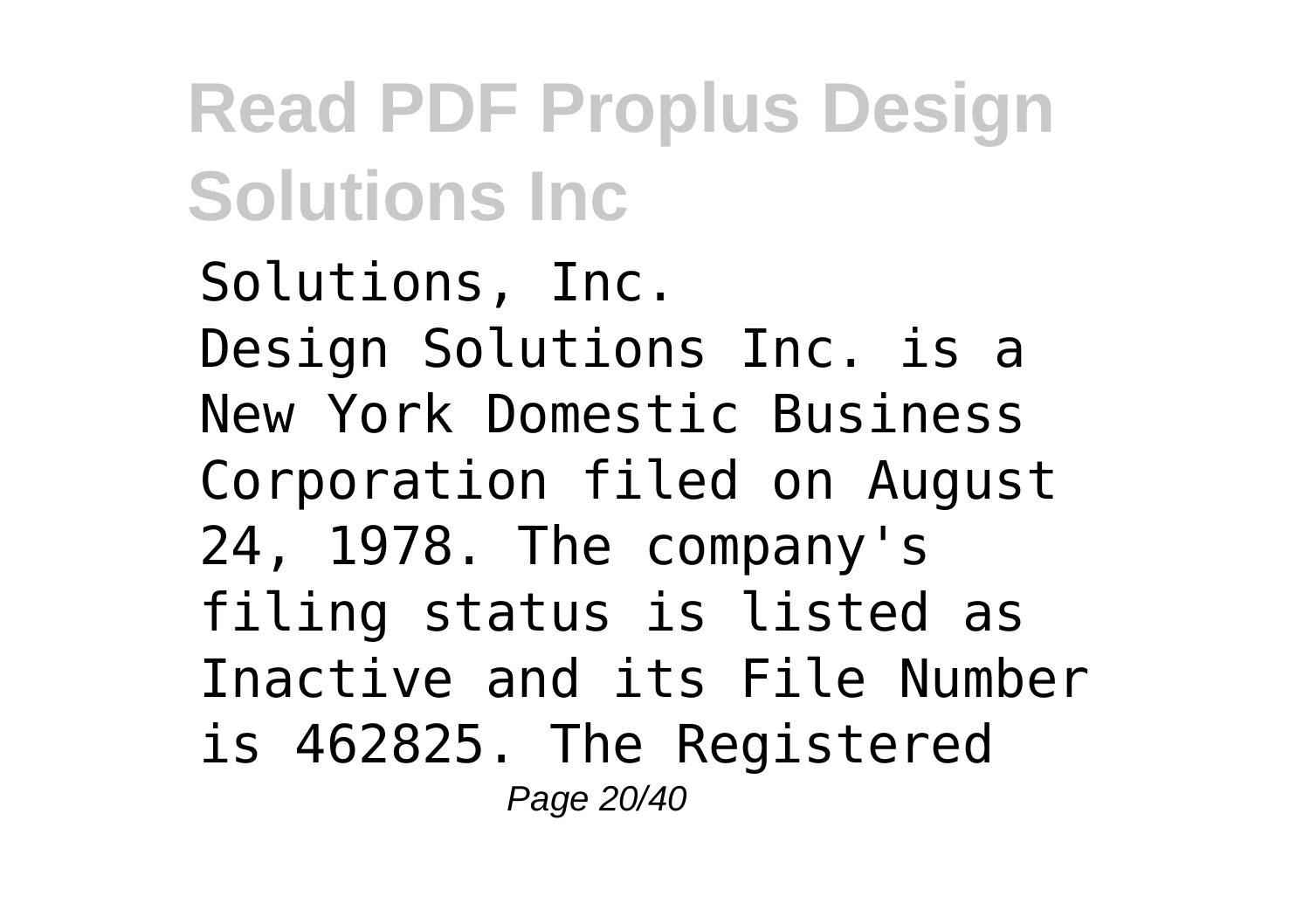Agent on file for this company is Design Solutions Inc. and is located at 18 Delham Avenue, Buffalo, NY 14216.

Design Solutions Inc. in Buffalo, NY | Company Info & Page 21/40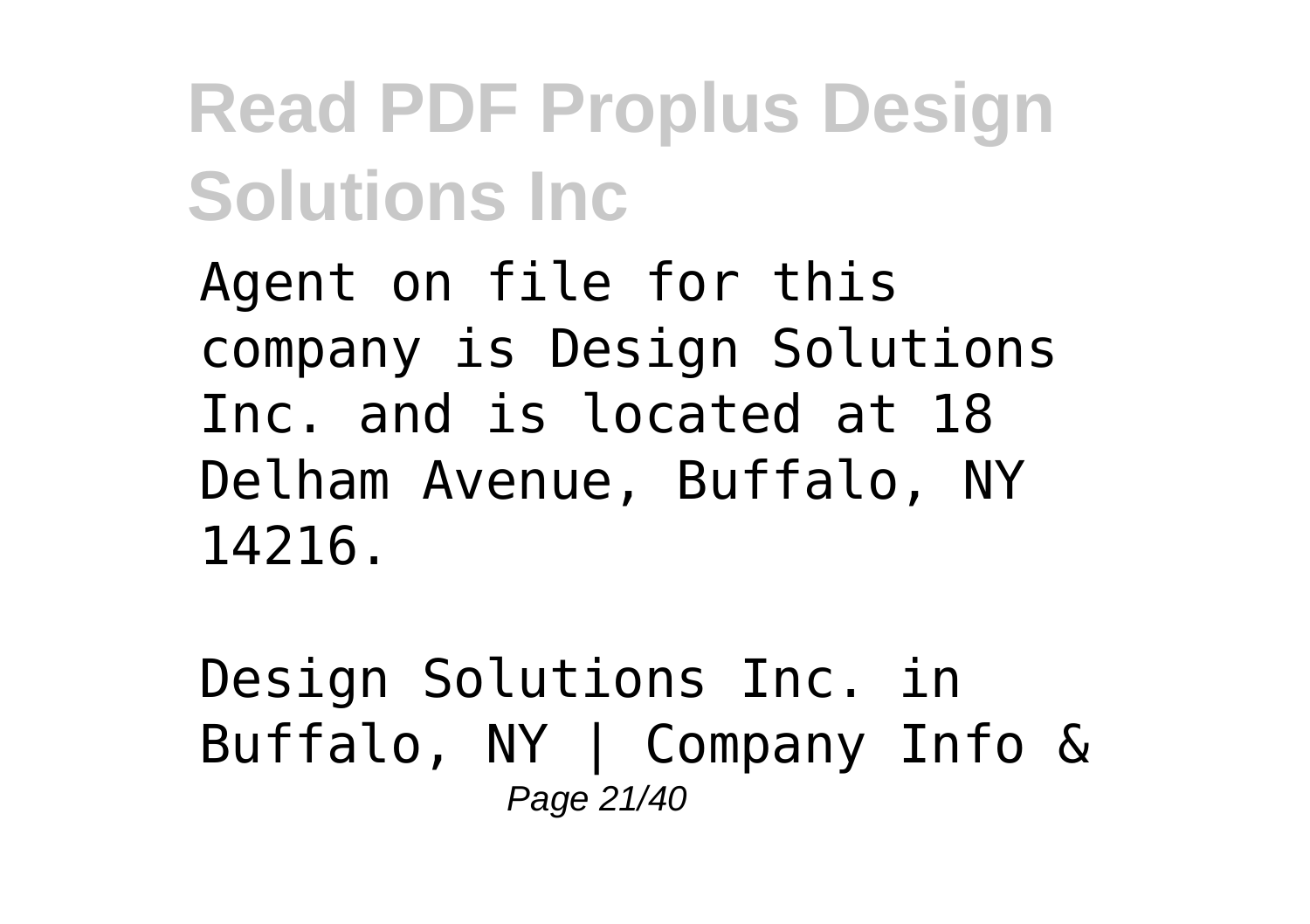Reviews Adp Design Solutions, Inc is a New York Domestic Business Corporation filed on June 3, 2019. The company's filing status is listed as Active and its File Number is 5563357. The Registered Page 22/40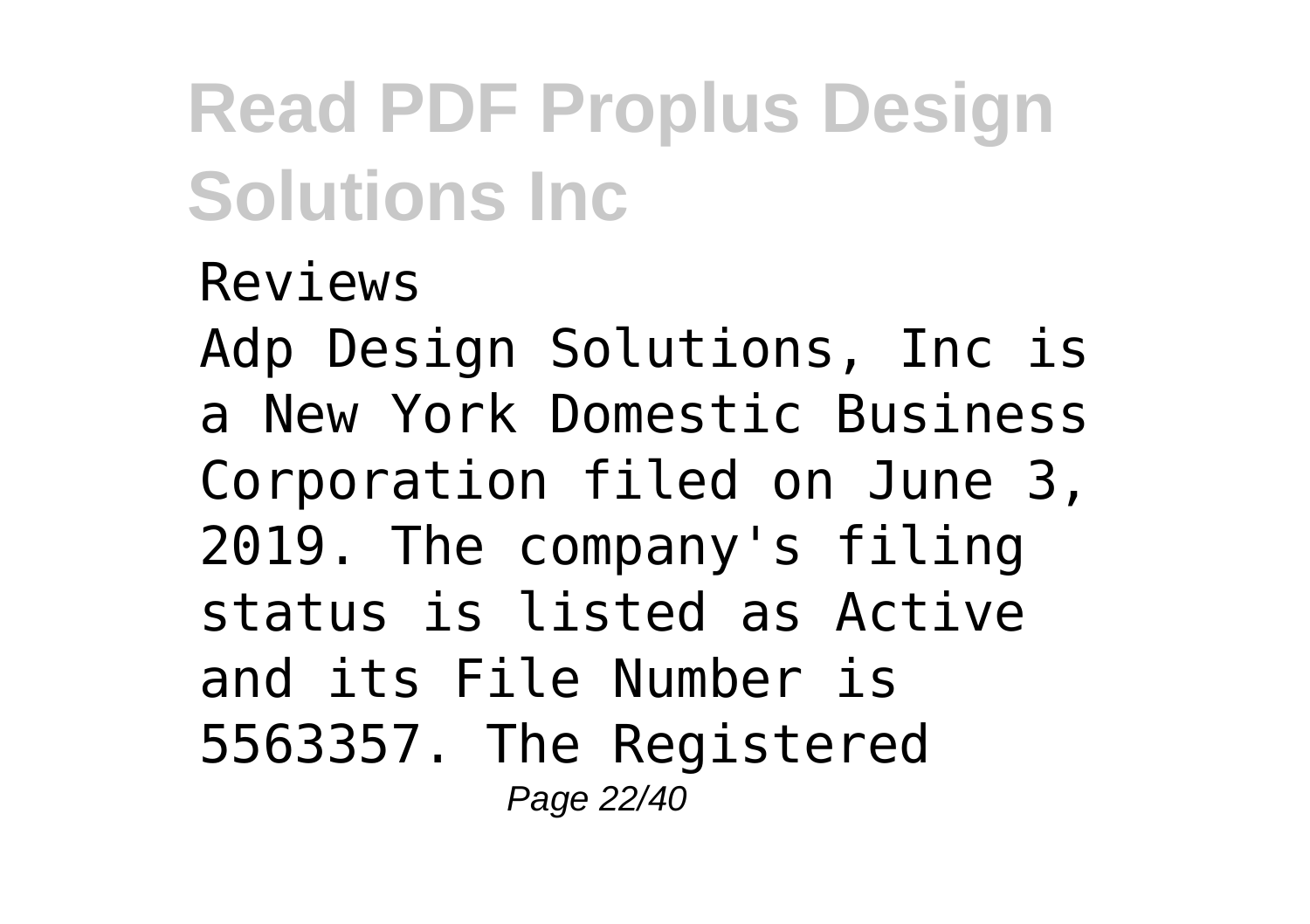Agent on file for this company is Adrian Palmer and is located at 8 South Hillside Ave, Spring Valley, NY 10977.

Adp Design Solutions, Inc in Spring Valley, NY | Company Page 23/40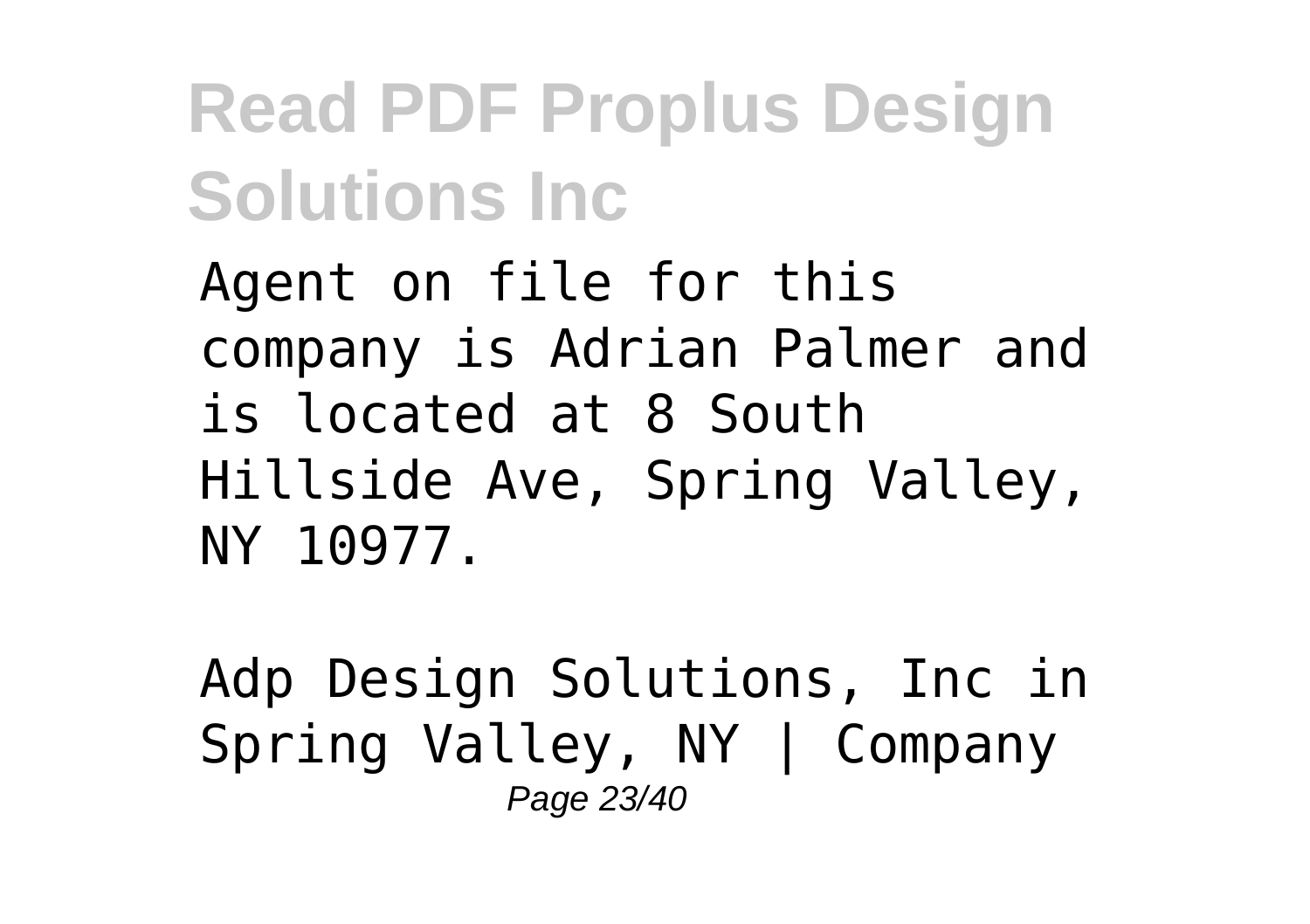#### Info

ProPlus acquired the device modeling product lines from Cadence, including the advanced device modeling extraction tools BSIMProPlus and NoisePro, and an advanced device modeling Page 24/40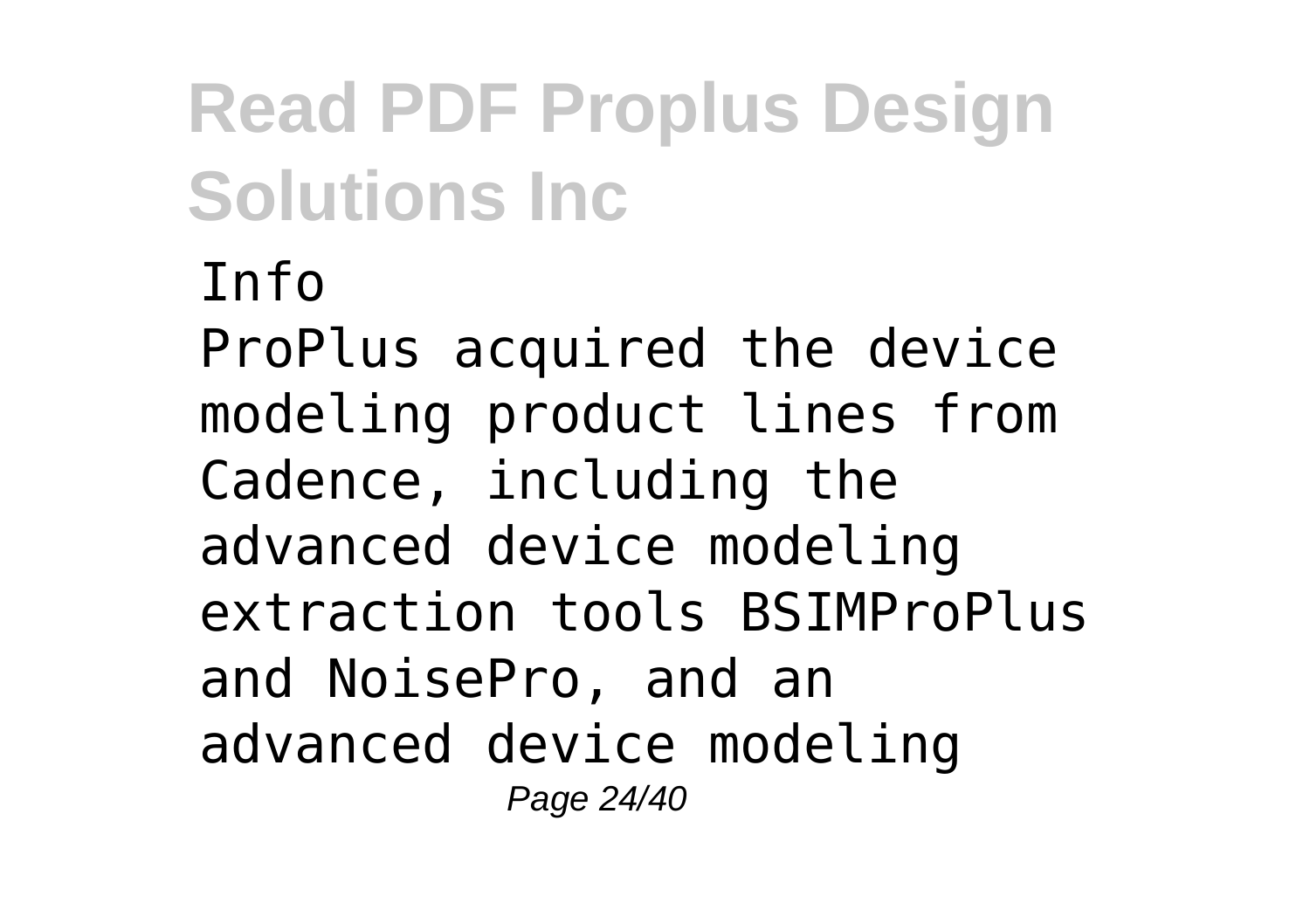**Read PDF Proplus Design Solutions Inc** services lab.

ProPlus Design Solutions, Inc. - Semiconductor Engineering ProPlus Design Solutions, Inc., headquartered in San Jose, California, USA, is a Page 25/40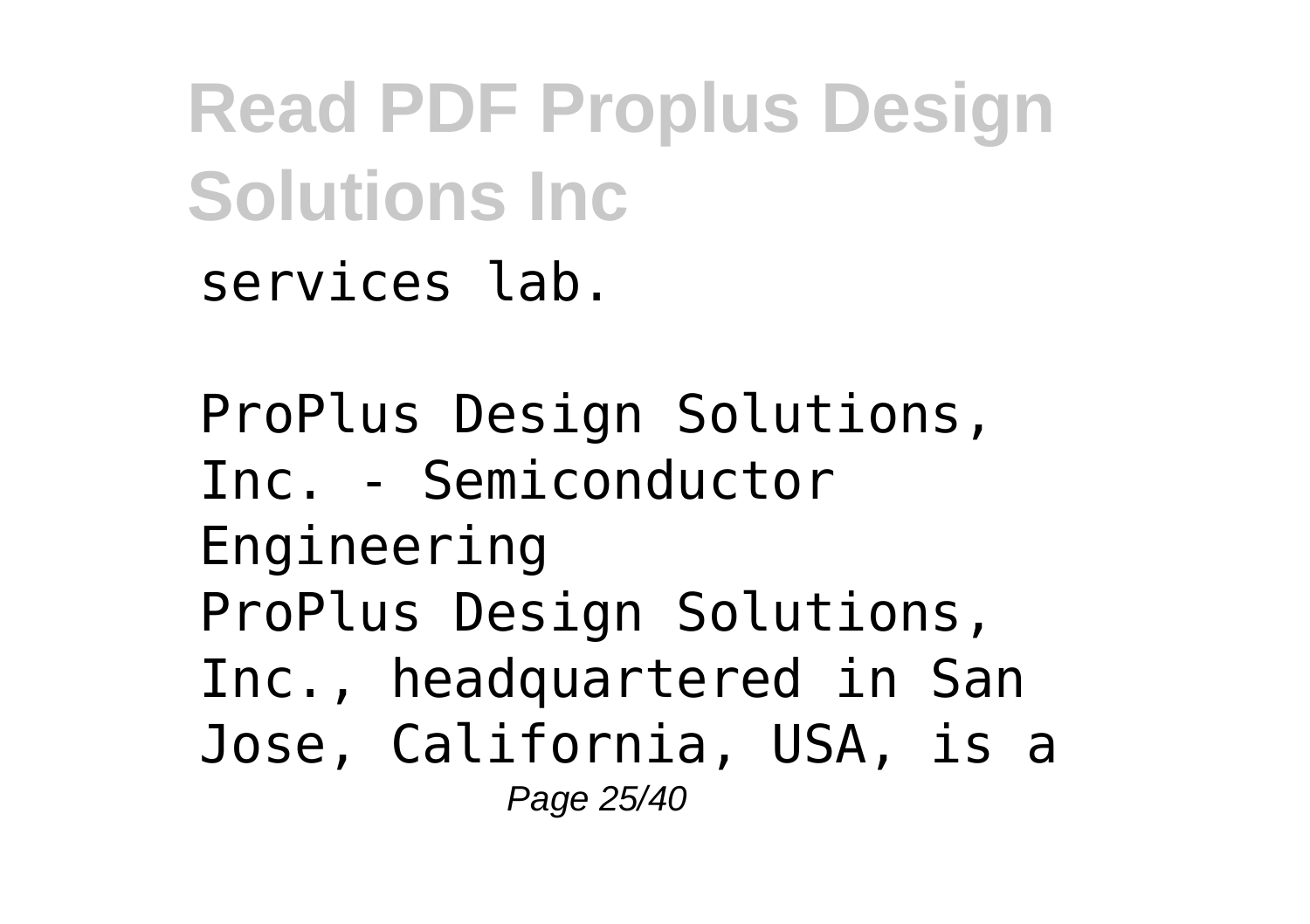leading technology and service provider of advanced device modeling and DFM/DFY software serving the semiconductor and electronic design automation industries. Founded in late 2006, the company Page 26/40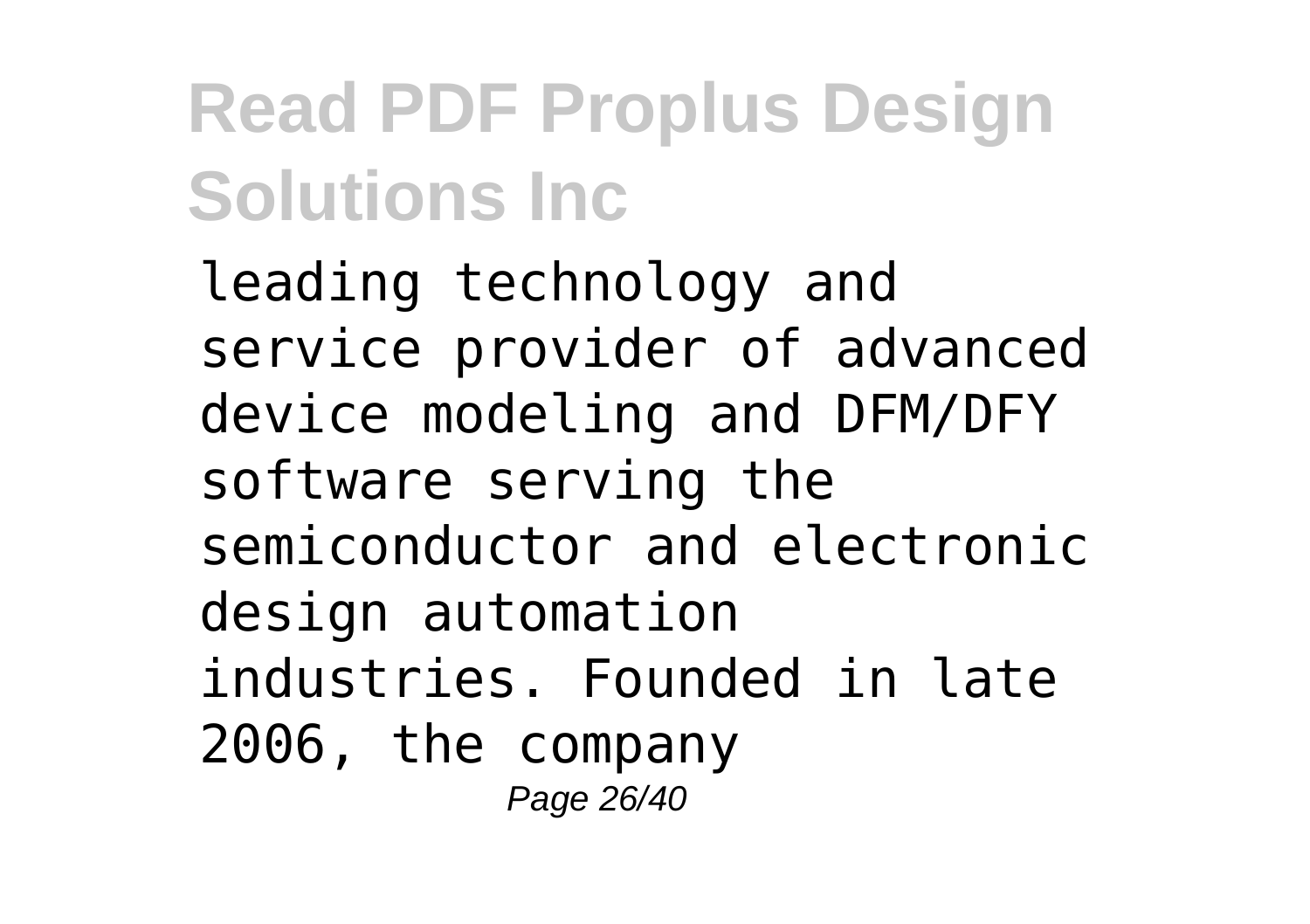successfully acquired the advanced device modeling

ProPlus Design Solutions Inc

- Company Profile ProPlus Design Solutions, Inc. delivers Electronic Design Automation (EDA) Page 27/40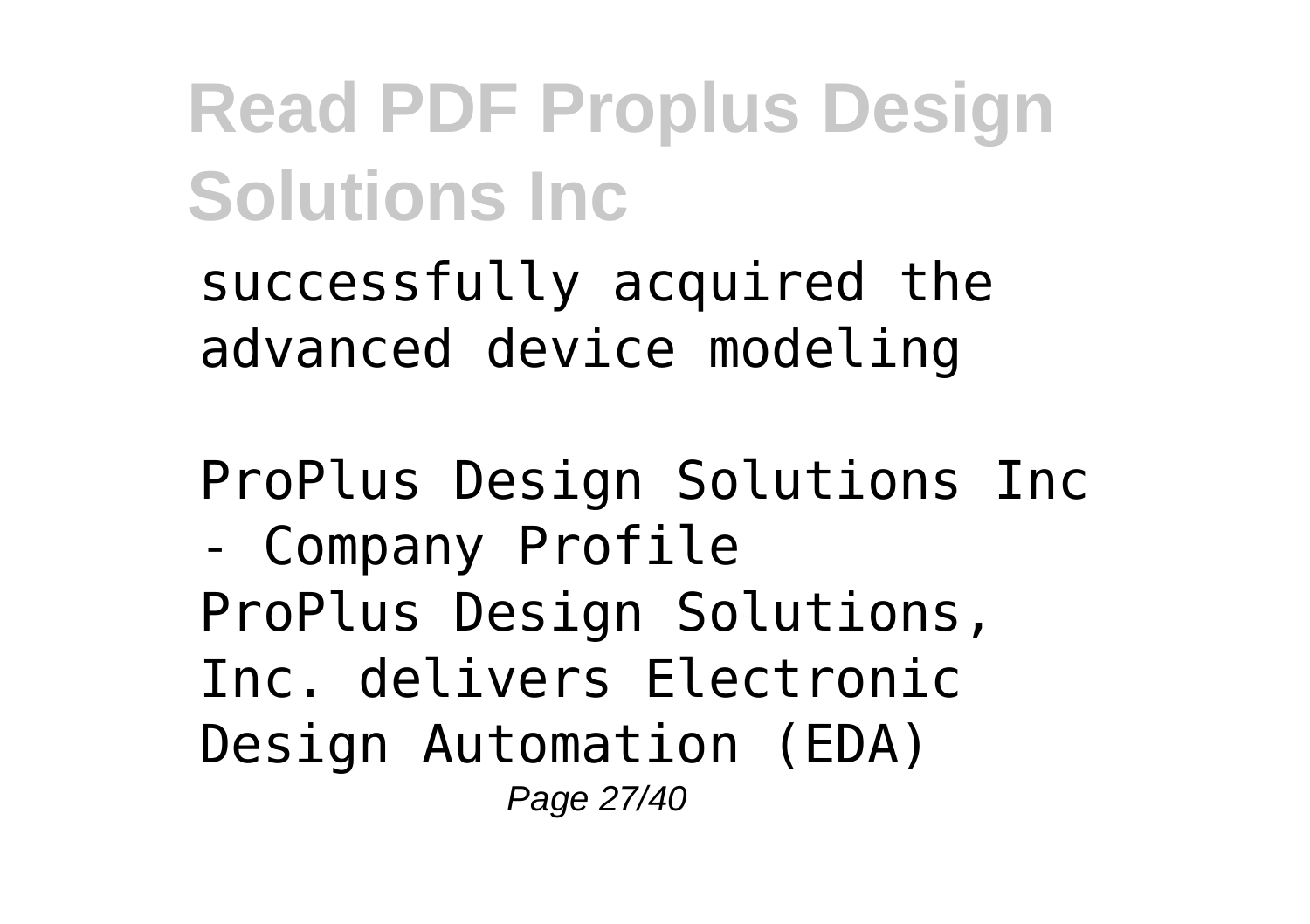solutions with the mission to enhance the linkage between design and manufacturing.

ProPlus Design Solutions, Inc. | LinkedIn Find 40 listings related to Page 28/40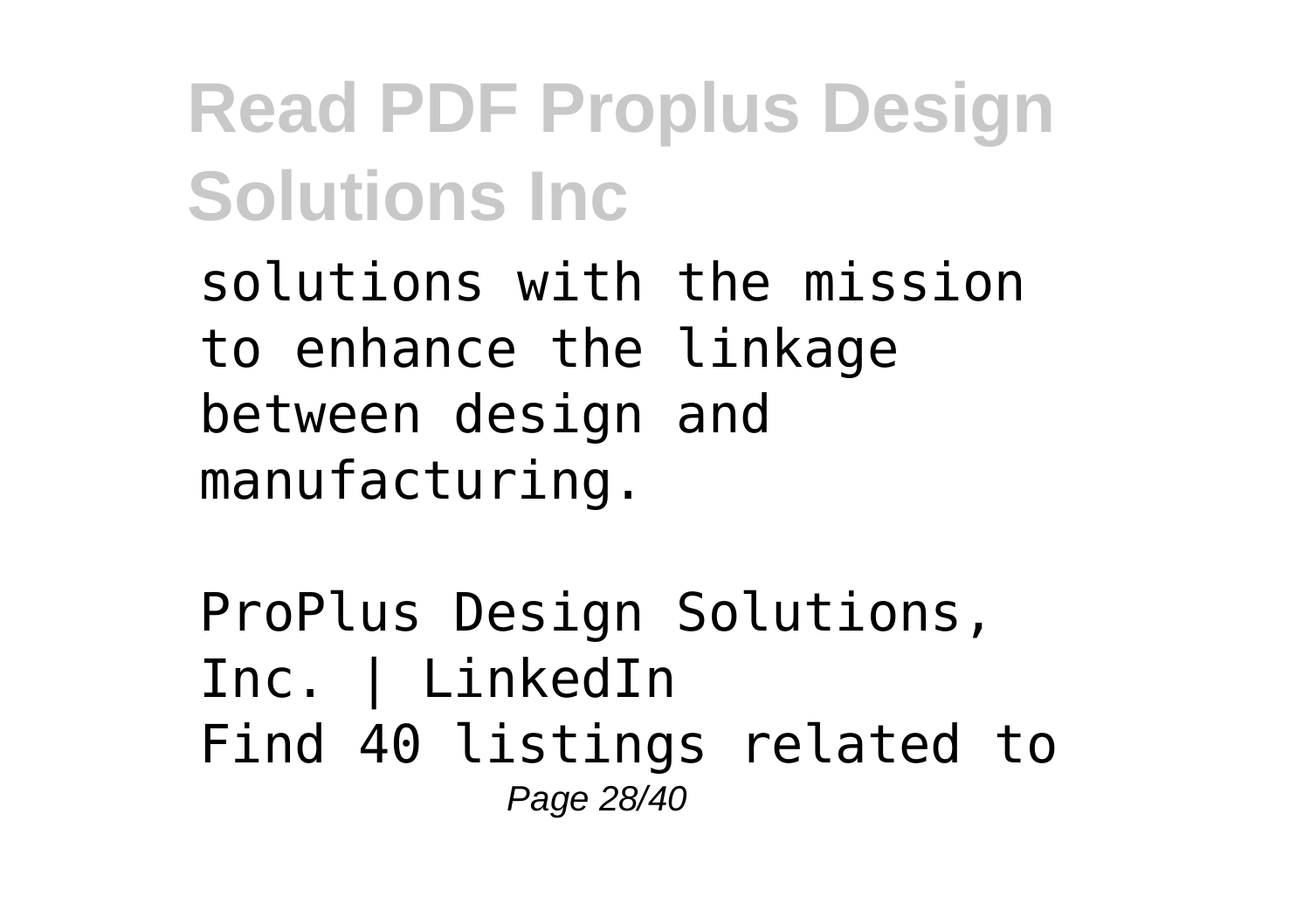Proplus Design Solutions Inc in San Jose on YP.com. See reviews, photos, directions, phone numbers and more for Proplus Design Solutions Inc locations in San Jose, CA.

Proplus Design Solutions Inc Page 29/40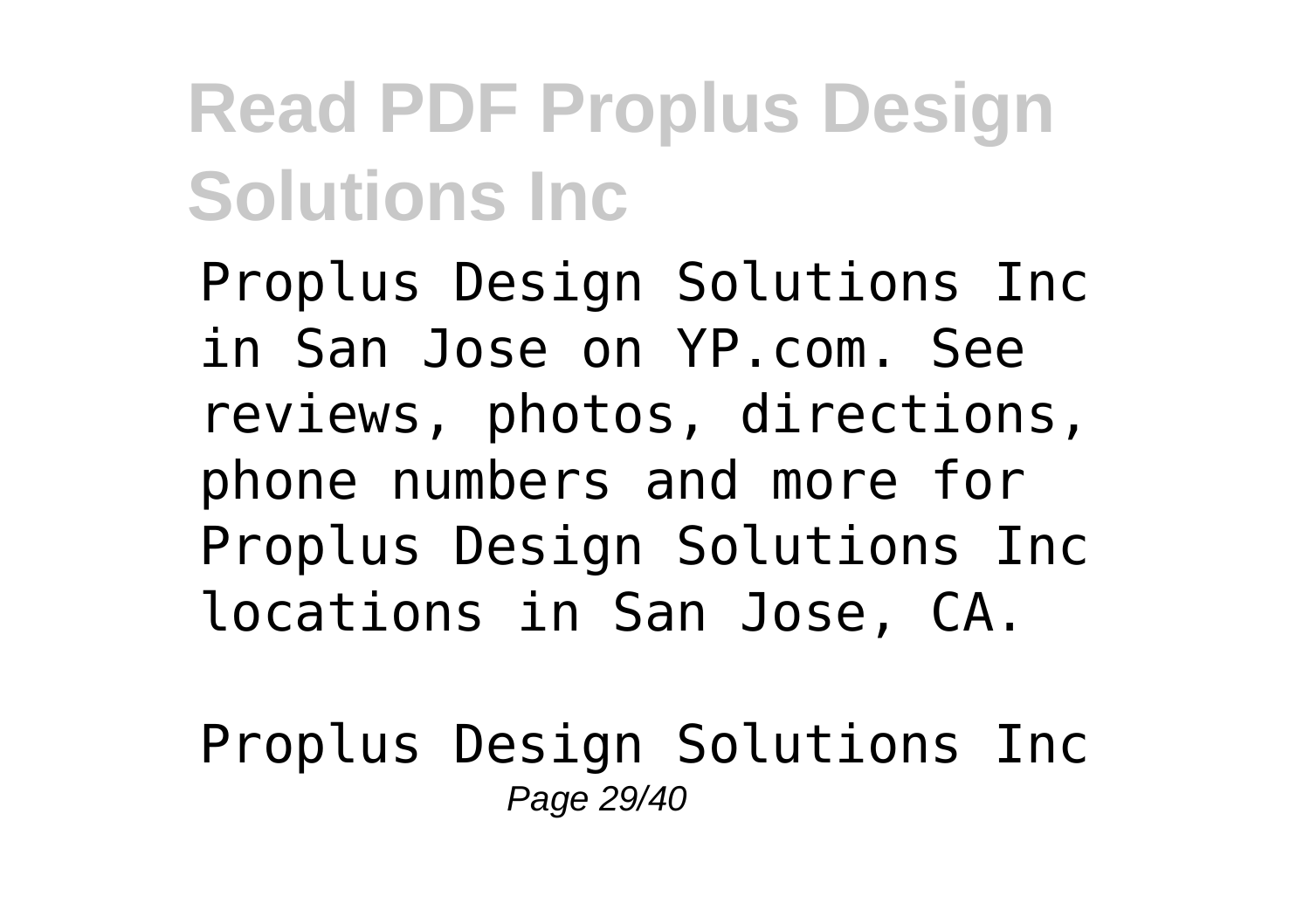in San Jose, CA with Reviews

...

Get directions, reviews and information for Proplus Design Solutions Inc in San Jose, CA. Proplus Design Solutions Inc 2860 Zanker Rd San Jose CA 95134. Reviews Page 30/40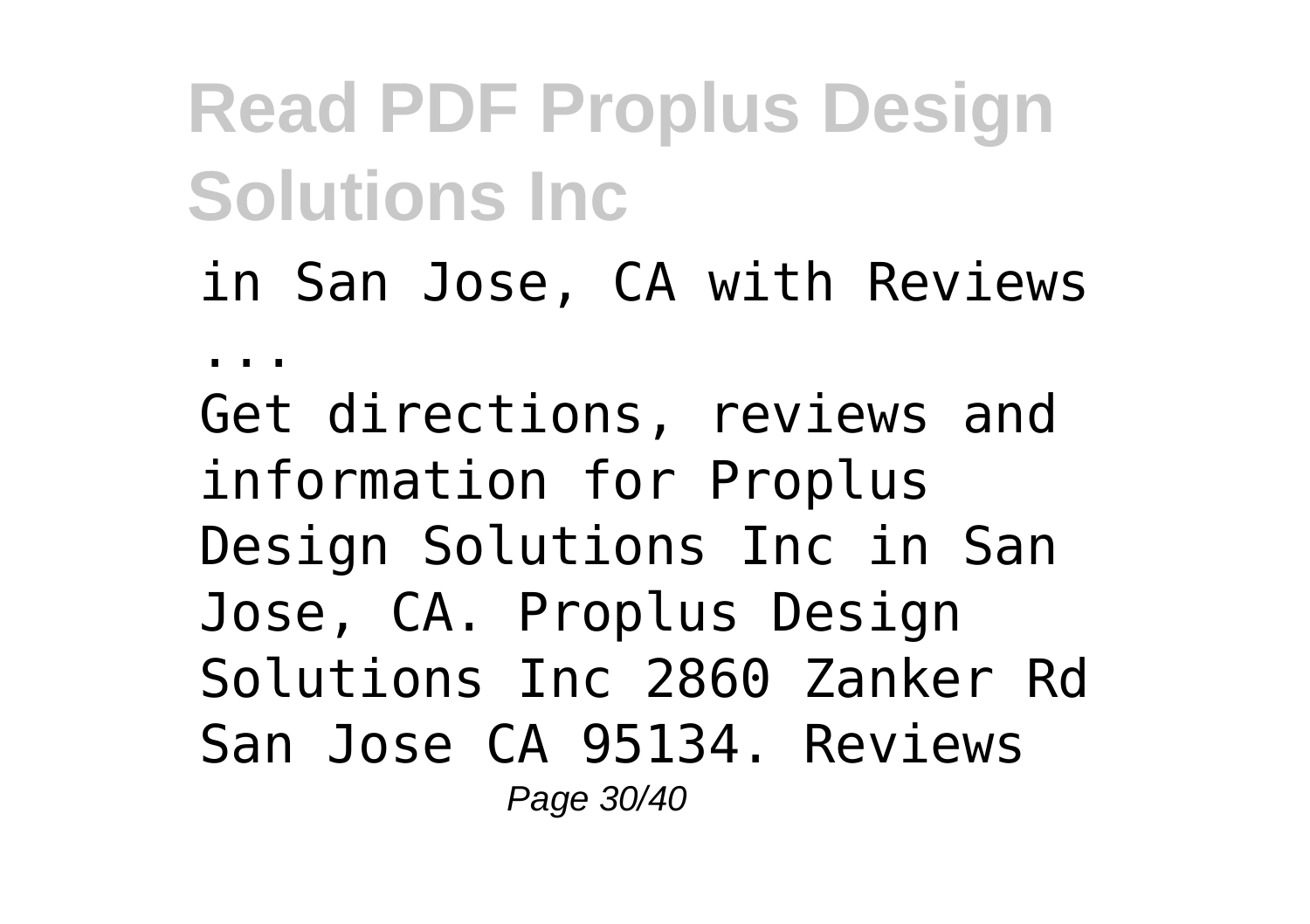(408) 577-0344 Website. Menu & Reservations Make Reservations . Order Online Tickets Tickets See Availability ...

Proplus Design Solutions Inc 2860 Zanker Rd San Jose, CA Page 31/40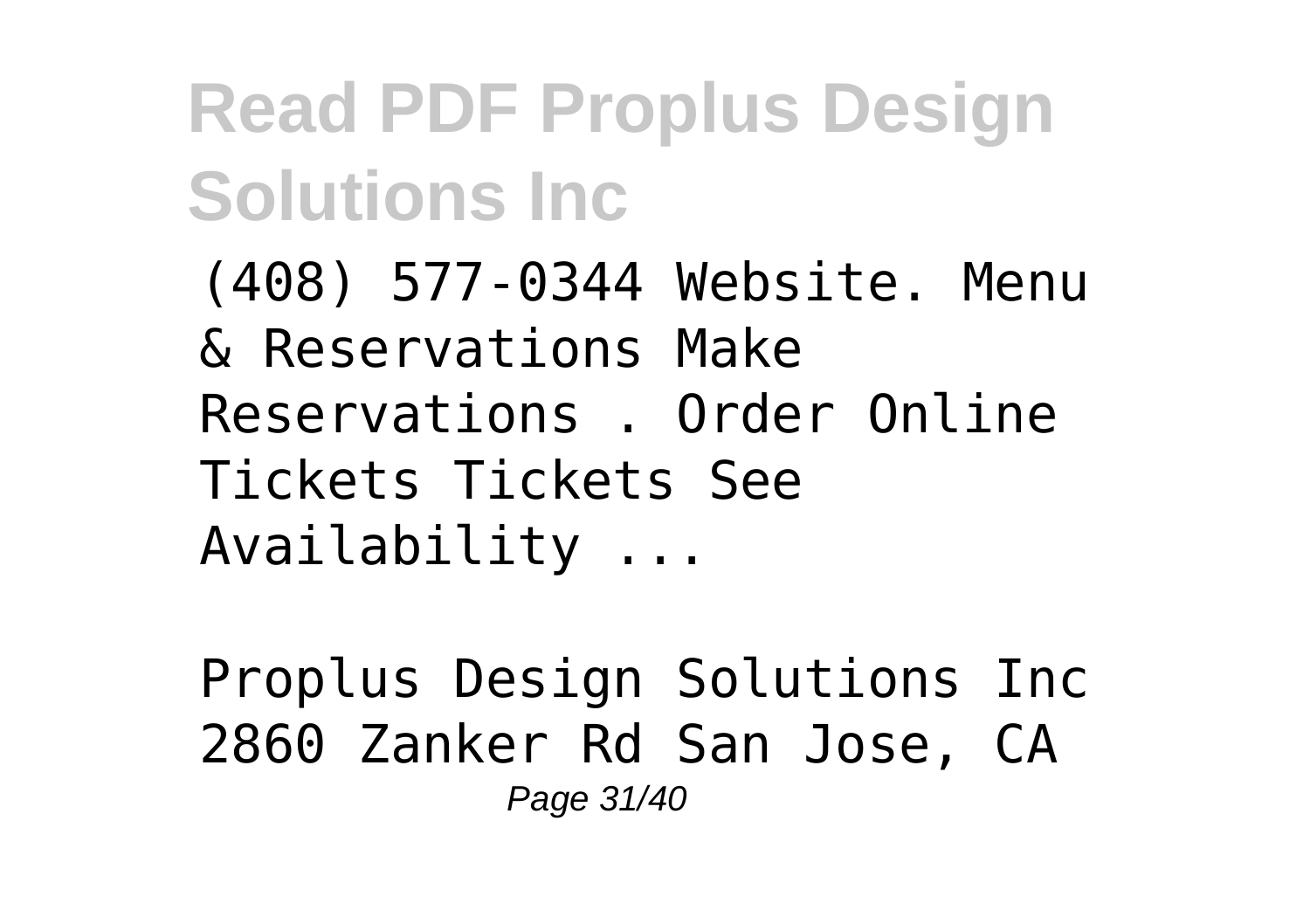...

ProPlus Design Solutions Inc. released BSIMProPlus from version 6.2 in Jan 2007 to the latest version 2008.4 in Dec 2008. BSIMProPlus has been aiming at leading-edge modeling requirements, such Page 32/40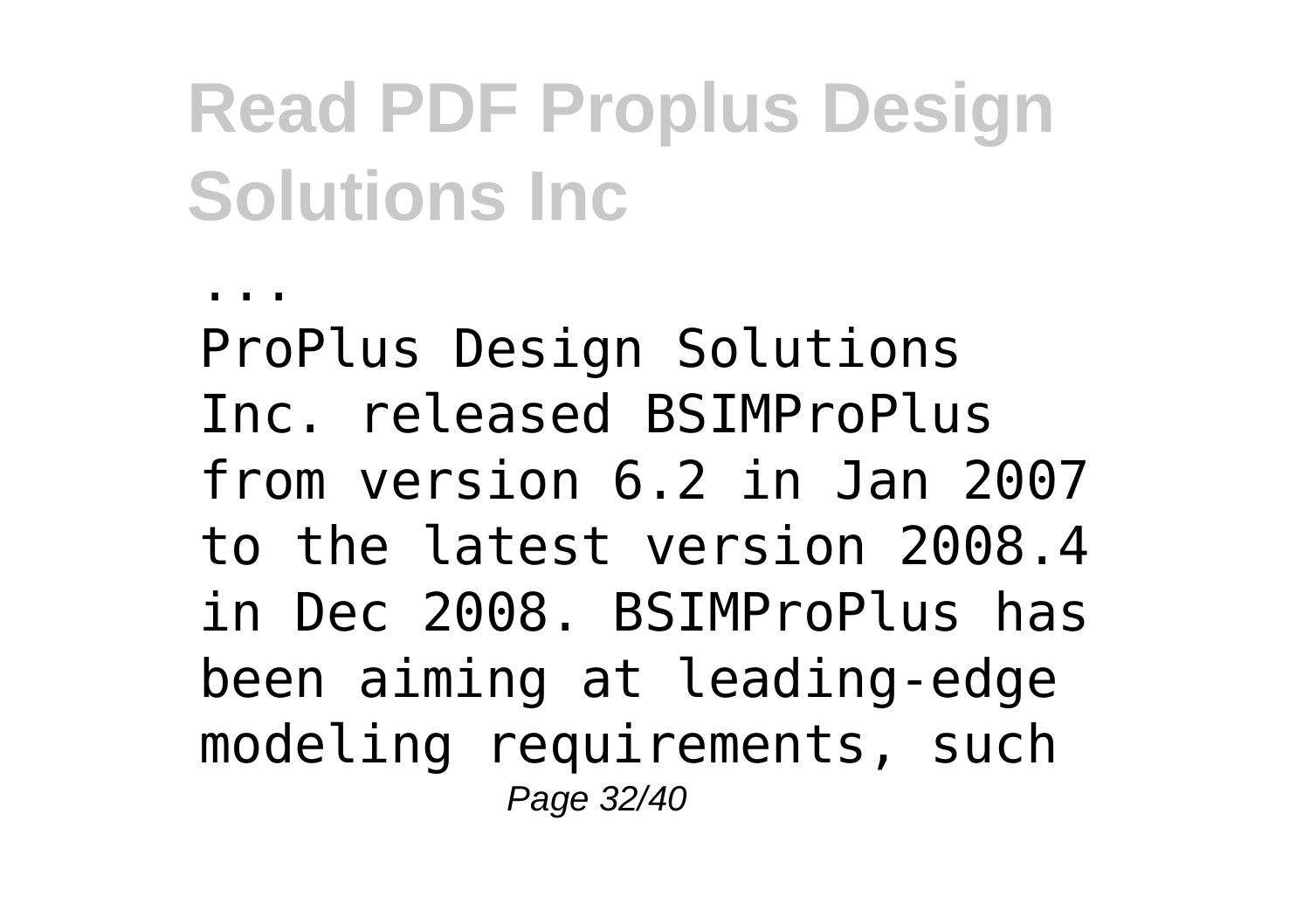as PSP, BSIMSOI 4.0, BSIM4.6, and improving the features for good usability and flexibility.

ProPlus Design Solutions Inc

- BSIMProPlus Get reviews, hours, Page 33/40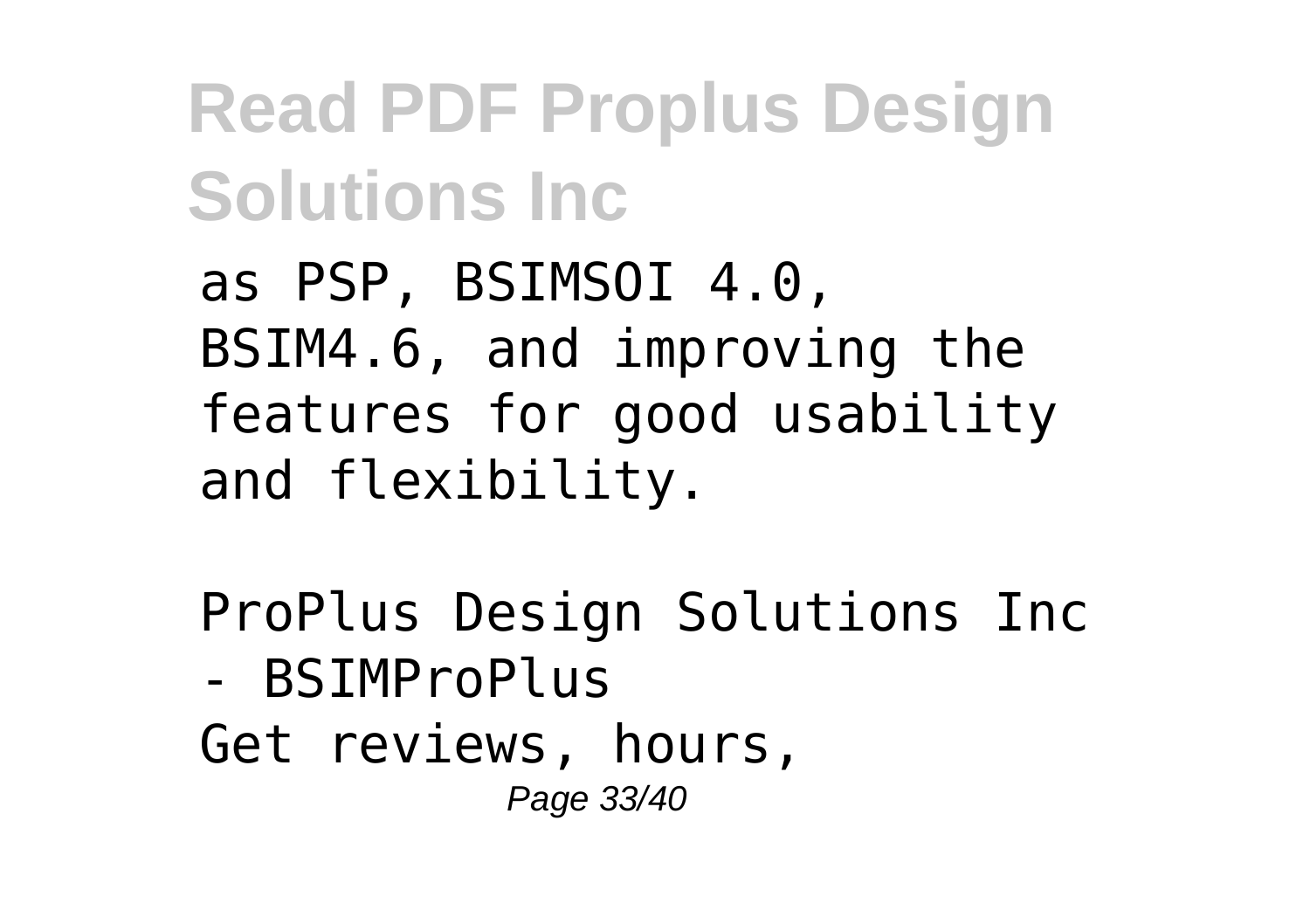directions, coupons and more for Proplus Design Solutions Inc at 2860 Zanker Rd Ste 204, San Jose, CA 95134. Search for other Semiconductor Devices in San Jose on The Real Yellow Pages®.

Page 34/40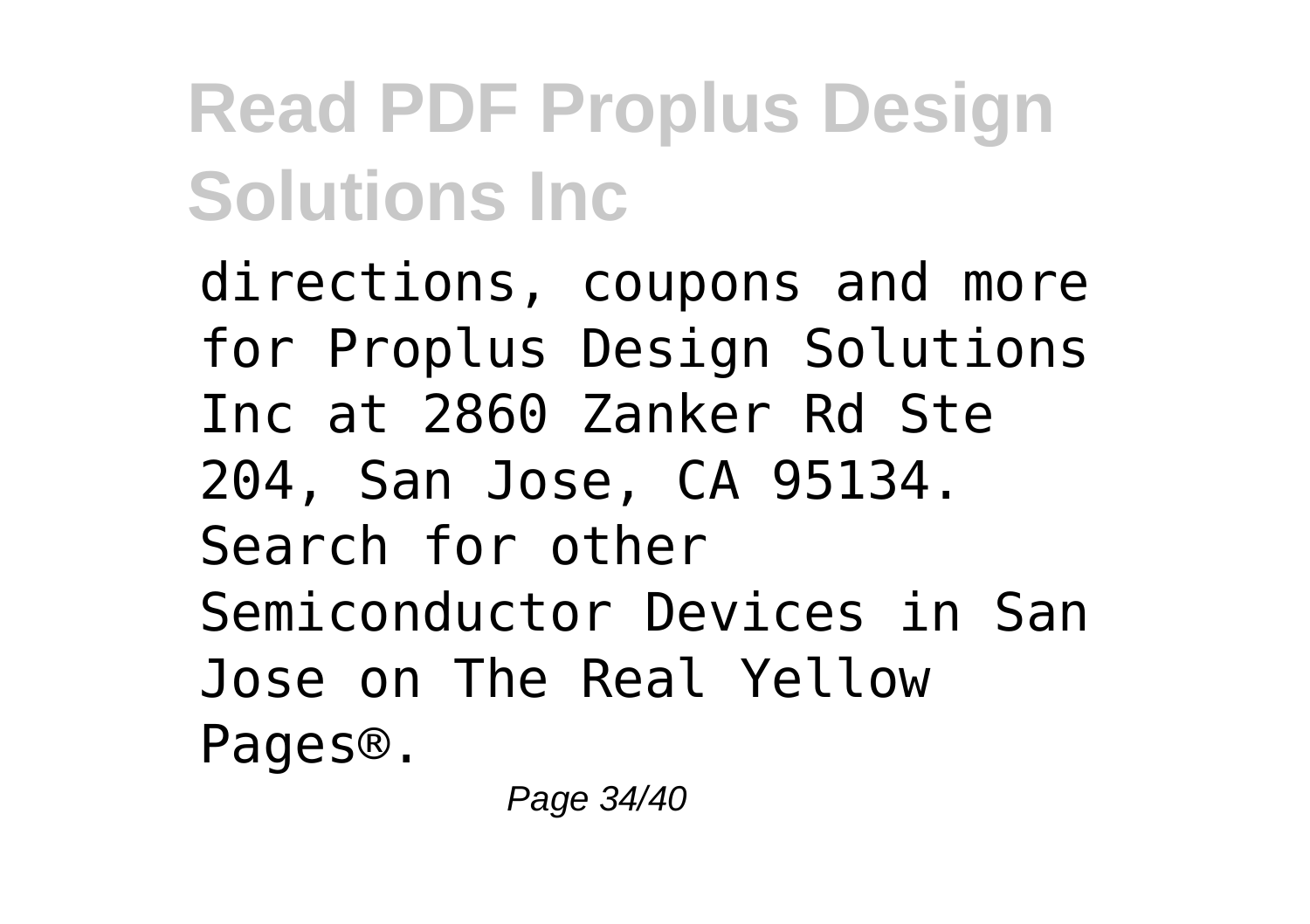Proplus Design Solutions Inc 2860 Zanker Rd Ste 204, San

...

NYC Print and Design, Whitestone, New York. 475 likes. Our company offers graphic design, printing, Page 35/40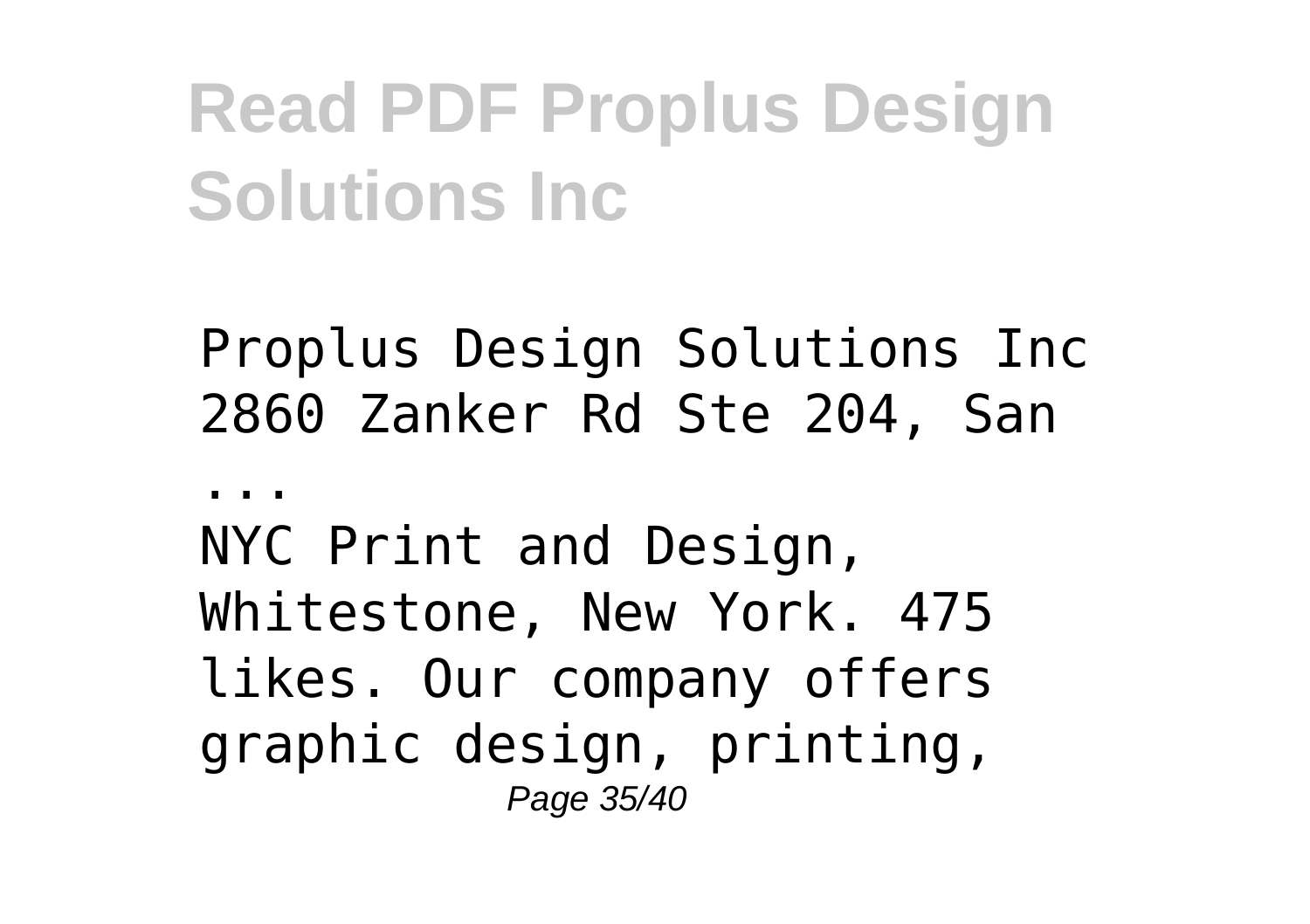website development, social media marketing and more...

#### NYC Print and Design - Home | Facebook About EMCom Inc. Through three decades of electronic and electro-mechanical Page 36/40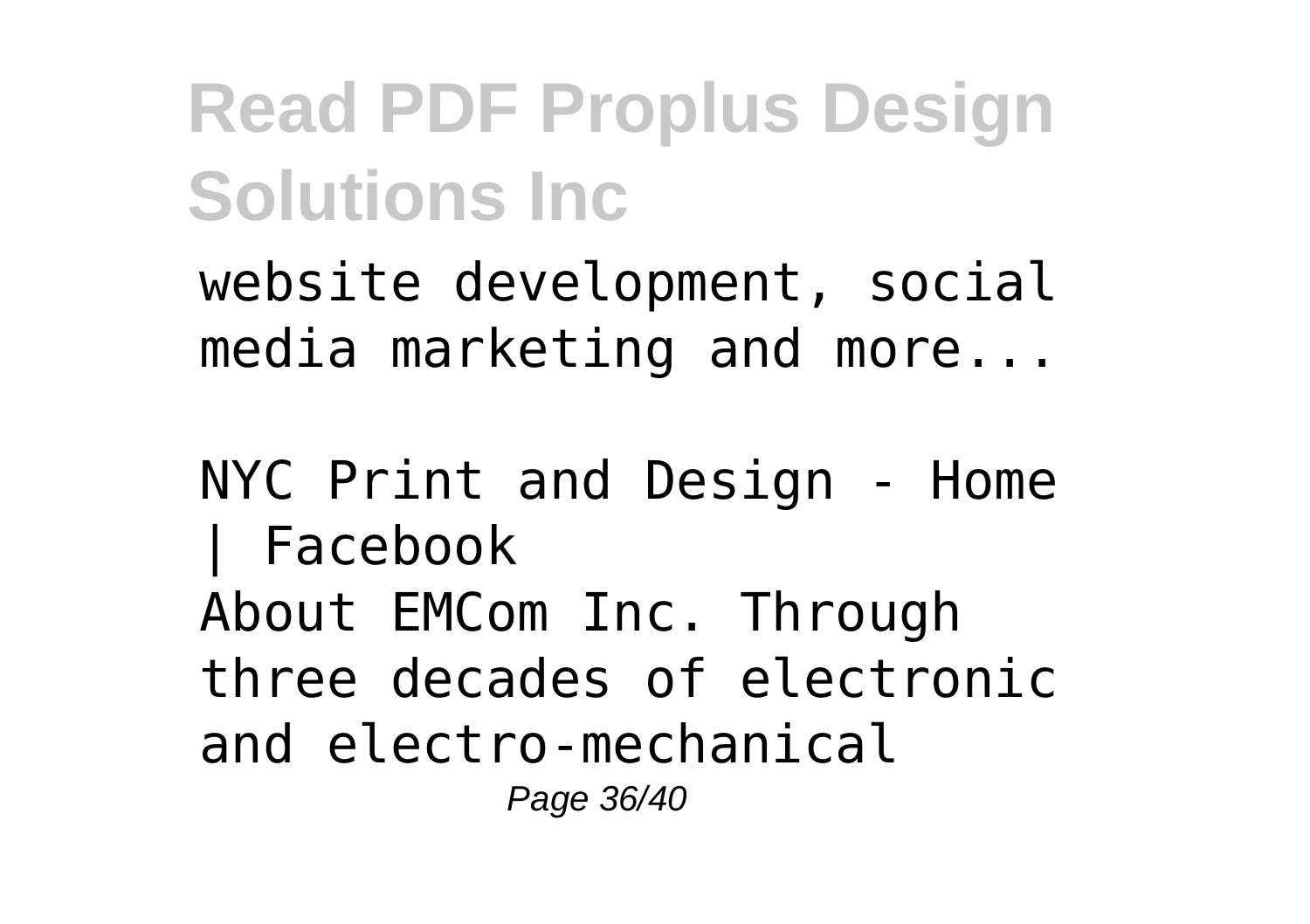manufacturing, EMCom has built lasting relationships with our customers through flexible design solutions and aggressive delivery schedules, while maintaining our excellent quality standards.

Page 37/40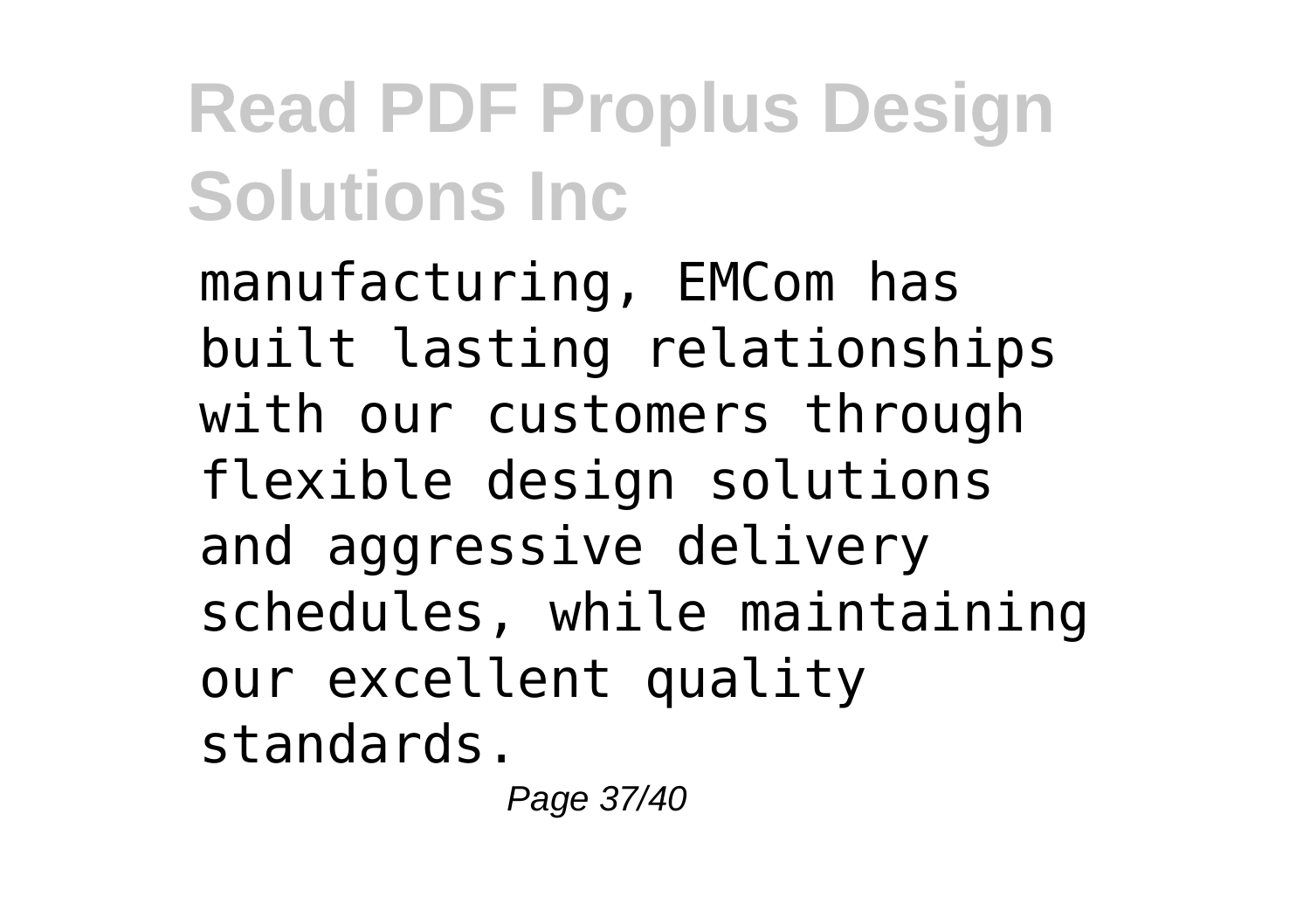EMCom Inc. - Flexible Design. Efficient Delivery

...

Custom Design Solutions, Inc. is a firm specializing in electronics design and development that works Page 38/40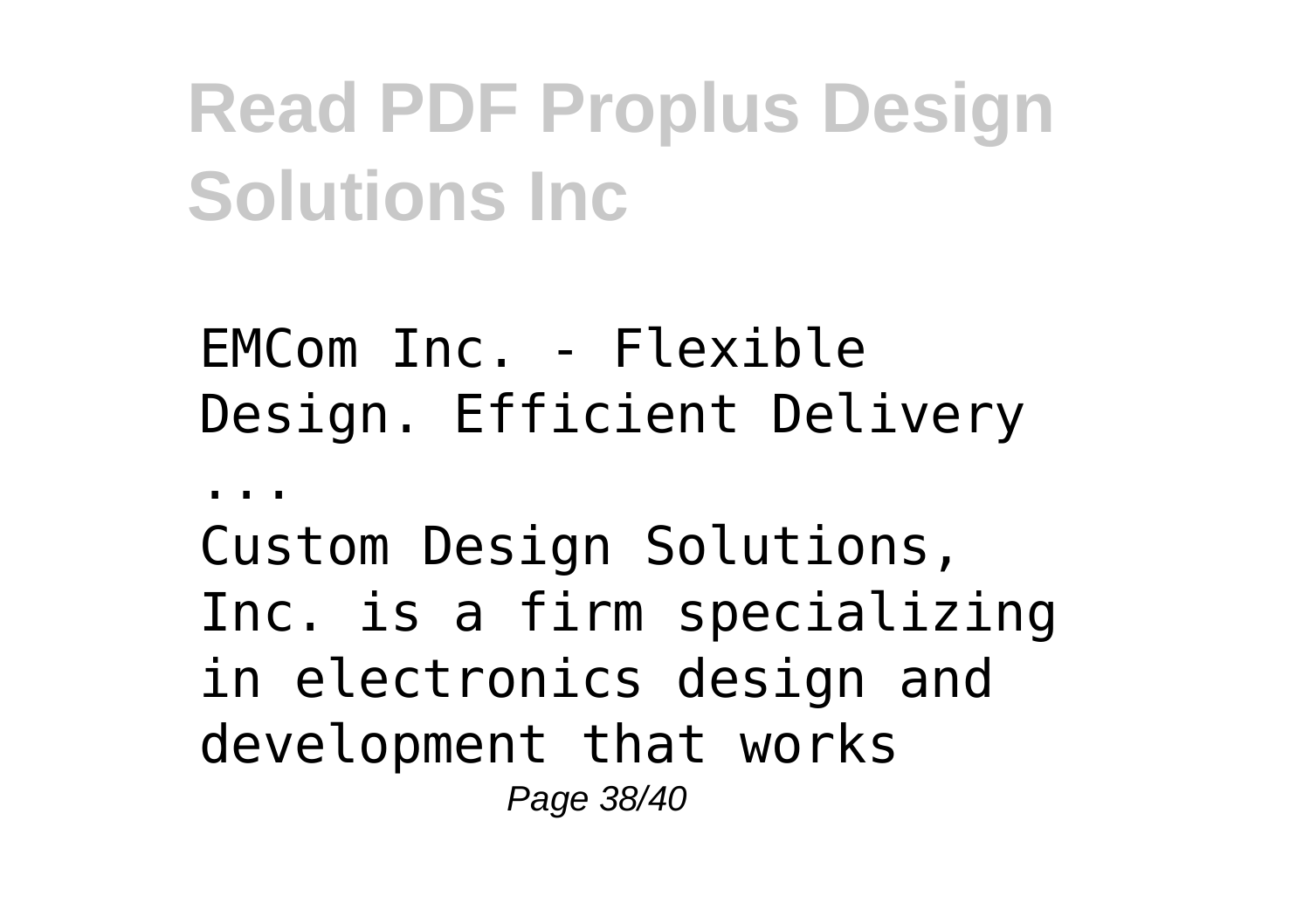closely with various companies, becoming a valued extension of their organization. We design, develop, and prototype a wide range of products and subassemblies for scientific, military, and Page 39/40